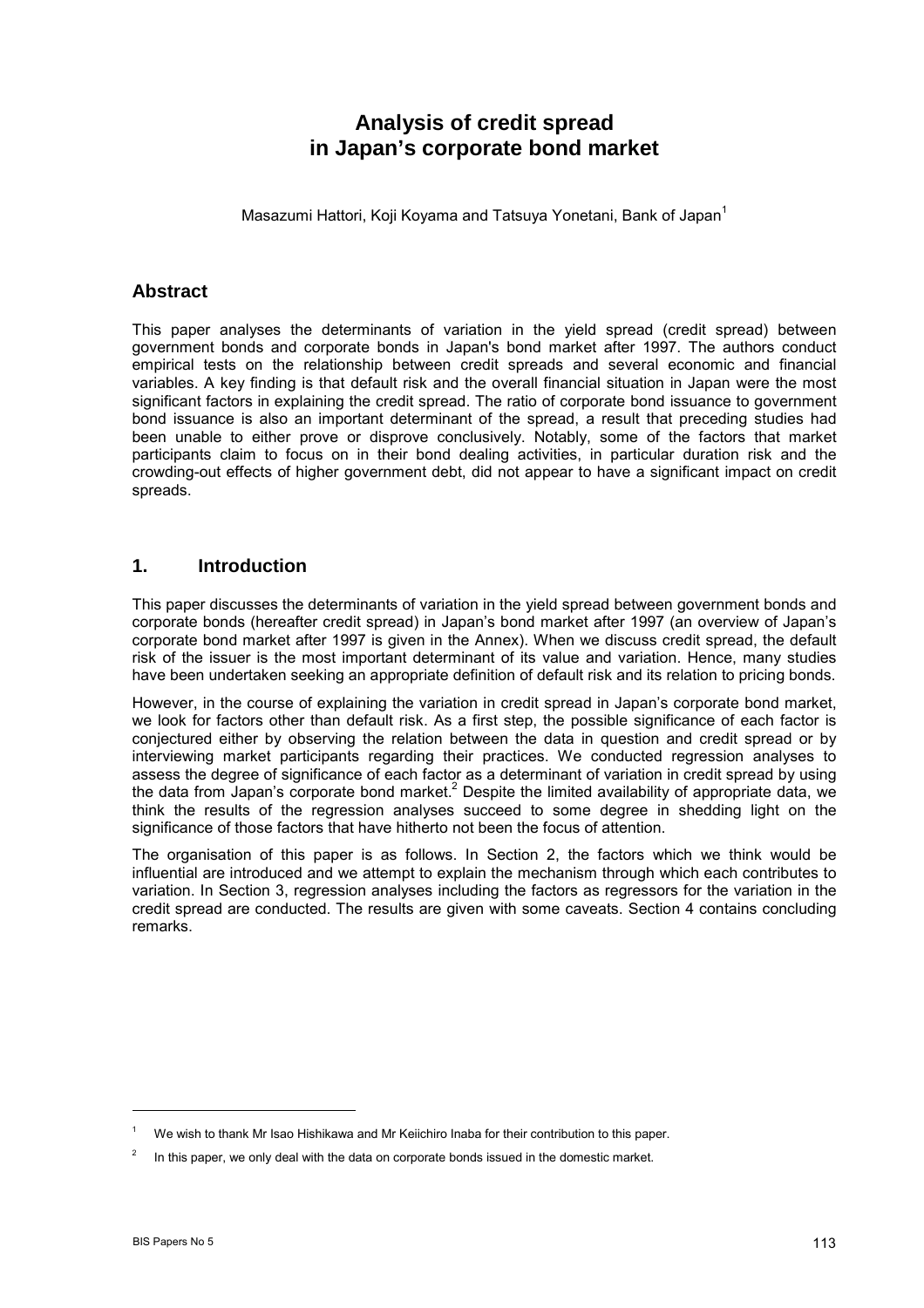# **2. Determinants of variation in credit spread**

Concerning the relation between credit spread and default risk, Chart 2 depicts credit spread and the total liabilities of bankrupt firms. While they move in the same direction for most periods, as theoretically expected, they also show no correlation for some periods. For example, through 1999 the decrease in the total liabilities of bankrupt firms was not accompanied by a narrowing of credit spread. Another example is the most recent period. Despite the increasing trend and historical peak of the total liabilities of bankrupt firms, $3$  credit spread does not show any strong sign of rising. The existence of such periods motivated us to explore other variables which might affect the variation in credit spread.

In this section, we explore possible determinates as determinants of credit spread in the secondary market referring to data from Japanís domestic corporate bond market. We use the indication rates announced by the Japan Securities Dealers Association (JSDA)<sup>4</sup> for the yield of corporate bonds, such rates being the average for bonds with the same credit rating. In the following examination we use monthly data for all variables in question. Volume and spread data are averages for end-of-day values through each month.

The variables whose explanatory power vis-à-vis variation in credit spread in the secondary market we examined were as follows:

- (a) Total liabilities of bankrupt firms
- (b) Spread between Tibor (Tokyo interbank offered rate) and Libor
- (c) Monetary base
- (d) Relative volume of corporate bond issues and government bond issues
- (e) Value of government bonds outstanding
- (f) Yield spread between five- and 10-year government bonds
- (g) Lag of credit spread

Below we explain the mechanism which we believe gives each factor its explanatory power for the variation in credit spread.

### **(a) Total liabilities of bankrupt firms**

An increase in the total liabilities of bankrupt firms would signal a rise in the default risk of issued bonds, which causes widening credit spread (Chart 2).

As already mentioned, there were some periods when a decoupling of credit spread and the total liabilities of bankrupt firms was observed. The following subsections introduce some candidates other than the total liabilities of bankrupt firms to explain the variation in credit spread.

### **(b) Spread between Tibor and Libor**

In addition to the default risk attaching to individual bonds, financial uncertainty also seems to be of significance, which includes financial system uncertainty, distrust of government policy, etc. As a proxy, we chose the spread between Tibor and Libor (hereafter Tibor-Libor spread). Although the Tibor-Libor spread is an indication of the creditworthiness of Japanese banks, it is generally accepted that it expresses the "Japan premium", ie the overall financial condition of Japan.<sup>5</sup>

In Chart 3, the Tibor-Libor spread and credit spread are depicted. The shape of the humps in the Tibor-Libor spread look quite similar to those in the credit spread.

<sup>3</sup> Sogo Group, one of Japanís biggest department stores, and related companies went bankrupt on 12 July 2000.

<sup>4</sup> The Japan Securities Dealers Association is a self-regulating body under the Securities Transaction Law.

Strictly speaking, Tibor-Libor spread may not represent the "Japan premium" accurately, since Libor might also include Japanese banks' offered rate in London (and vice versa for Tibor) and the banks comprising the index occasionally change.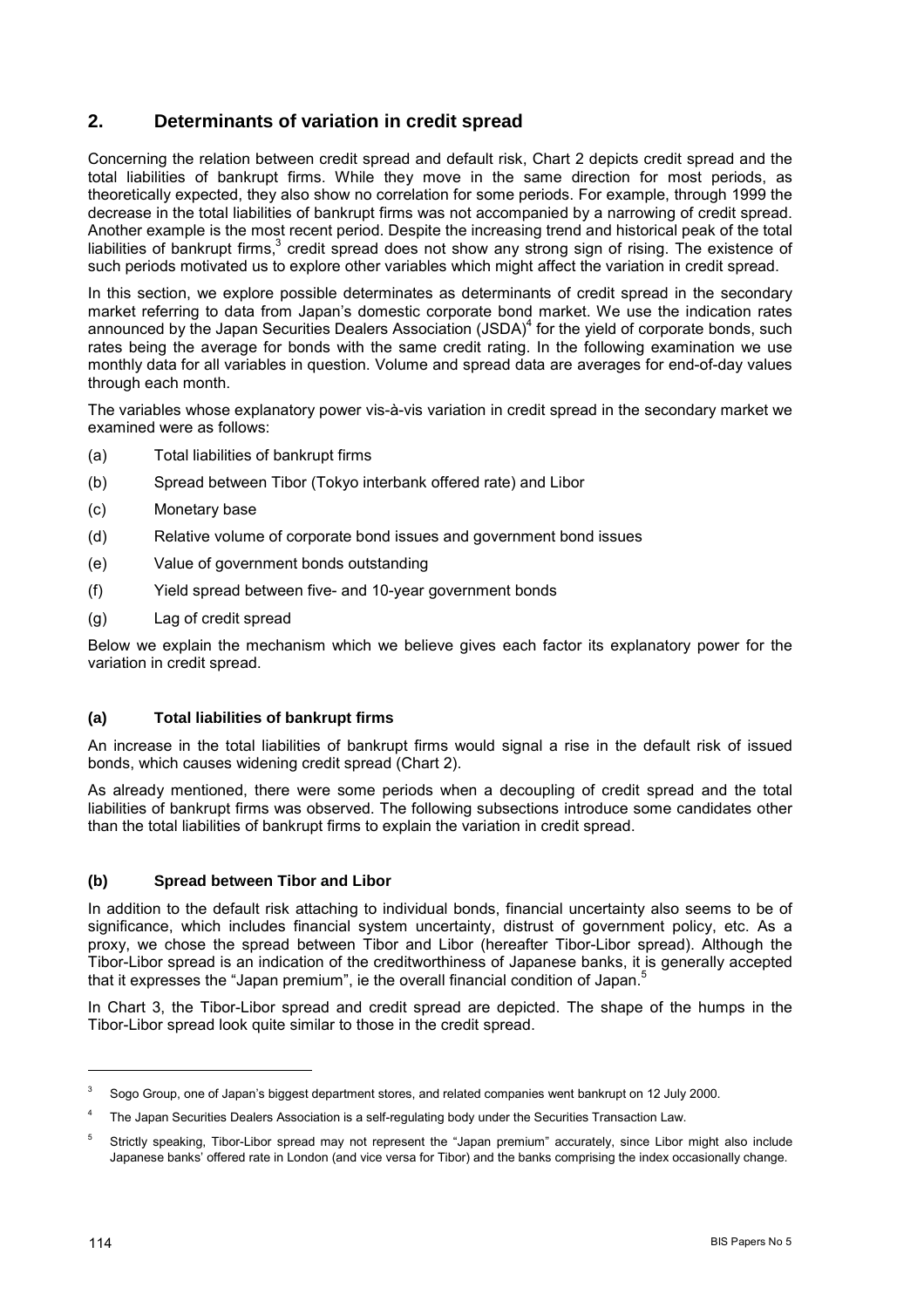### **(c) Monetary base**

When market participants have excess liquid assets, reflecting the Bank of Japan's easy monetary policy, they want to obtain less liquid assets to rebalance portfolios. This can be attributed to investors' appetite for risk assets including corporate bonds. Or, due to the increase in market liquidity, asset prices as collateral security rise. This can be attributed to a reduction in the exposure of investors to credit risk and greater capacity to purchase risk assets. Both cases could explain a narrowing credit spread. In any case, it seems that market liquidity is significant in explaining the variation in credit spread. To express market liquidity, it is believed that use of the monetary base is appropriate. The relationship between changes in credit spread and those in monetary base is not obvious as shown in Chart 4, but may exist loosely.

### **(d) Relative volume of corporate bond issues and government bond issues<sup>6</sup>**

The issue volume of corporate bonds and government bonds is often referred to by market participants as an influential factor explaining the variation in credit spread.

The important point vis-à-vis their explanatory power is to understand the supply-demand balance within each bond market and the overall bond market. When supply in one bond market increases, the yield in that market rises. At the same time, yields on other bonds also rise because of the increase in supply in the bond market as a whole. If the supply of corporate bonds increases more than that of government bonds, the yield on corporate bonds usually rises more than that on government bonds. As a result, credit spread between corporate and government bond yields widens. In the next section, we try to examine whether or not the ratio of the volume of new corporate bond issues to that of government bonds (Chart 5) is significant for regression analyses.

### **(e) Value of government bonds outstanding**

On the other hand, the value of government bonds outstanding is also pointed out by economists as an important factor in accounting for the variation in credit spread. It is supposed that the accumulation of government bonds reduces an investor's ability to purchase other bonds. Economists hold that this is one of the reasons behind a rising credit spread and term it "crowding-out".

Value of government bonds outstanding, which has been increasing month by month because the government has taken repeated measures to counter the recession. However, the credit spread has not risen much. We will examine this point in the next section.

### **(f) Yield spread between five- and 10-year government bonds**

We conjecture that the yield spread between five- and 10-year government bonds (hereafter the five-10 year government bond spread)<sup>7</sup> moves in the opposite direction to the variation in credit spread. The market participants interviewed pointed out that this negative correlation between the two spreads was not constantly observed over the whole period but significantly determined the variation in credit spread in past phases. The mechanism linking the two spreads is market participant behaviour where they compare returns from shouldering the credit risk inherent in corporate bonds and the duration risk of long government bonds which are credit risk free. When rate rises are expected in the near future, investors hesitate to hold long bonds of any kind and try to find alternatives to obtain returns. Investing in corporate bonds of shorter maturity is one such alternative. By investing in such corporate bonds investors can avoid duration risk though they are exposed to credit risk. In this way a link between the two spreads would emerge.

In our study of bond market data (Chart 7), it is difficult to find a negative correlation between the credit spread of corporate bonds and yield spread on government bonds.

Excludes treasury bills and bonds purchased by the Bank of Japan and the Trust Fund Bureau of the Ministry of Finance.

<sup>7</sup> The five-10 year government bond spread is calculated as the yield on 10-year government bonds minus that on five-year government bonds.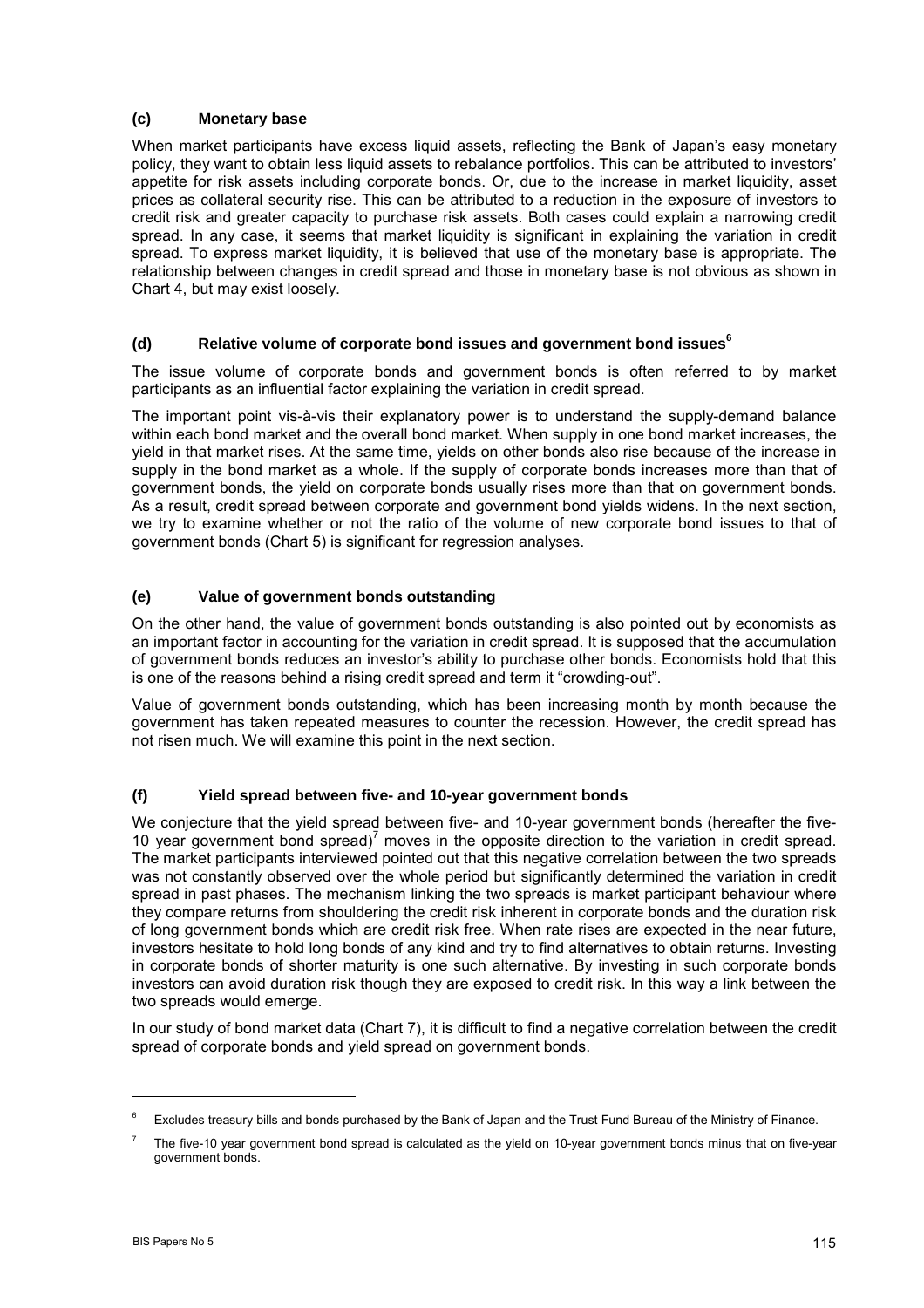#### **(g) Lag of credit spread**

It is observed in tracing credit spread that it tends to move with some degree of inertia unless there is a sudden shock, for example the sudden announcement of a large-scale bankruptcy.

The reasons behind this tendency can be explained by the following hypotheses. The first is that influential factors remain for some length of time. In other words, it is not realistic to think that a factor affecting credit spread in a certain period suddenly loses its influence in the next.

The second hypothesis is that movements in credit spread may convey information possessed by informed investors regarding the appropriate level of credit spread to uninformed investors who temporarily take a "wait -and -see" stance. The widening of spreads in one period reveals the perception of informed investors vis-à-vis credit spread and uninformed investors would then recognise the real state of market conditions and also start behaving like informed investors. This information spillover among investors may contribute to inertia in credit spread movements.

### **3. Regression analyses**

In this section, we attempt regression analyses to examine the relation between variation in credit spread and the variables introduced in the last section.

### **3.1 Data descriptions**

We assemble monthly yields of corporate bonds with five-year maturity and calculate corresponding credit spreads for three rating categories (Aa, A and Baa). We use the indication rates announced by the JSDA as yields for corporate bonds of five-year maturity and a particular credit rating.<sup>8</sup>

Other regressors in the regression equation are: total liabilities of bankrupt firms, Tibor-Libor spread, five-10 year government spread, relative volume of corporate bonds and government bonds outstanding, monetary base, and lag of credit spread.

### **3.2 Test methodology**

We estimate regressions in the following form, which models the determination of variation in credit spread.

 $D(CS_t) = \alpha_1 \cdot (100 \cdot D(\ln DEB_t)) + \alpha_2 \cdot D(TLS_{t-1}) + \alpha_3 \cdot (100 \cdot D(\ln MB_t)) + \alpha_4 \cdot D(CGR_{t+1})$  $t + \alpha_5 \cdot (100 \cdot D(\ln GBO_{t+1})) + \alpha_6 \cdot D(LMS_t) \cdot + \alpha_7 \cdot D(CS_{t-1}) + \varepsilon_t$ 

$$
\varepsilon_t \sim N(0, \sigma^2)
$$

*CS*: credit spread (bp, monthly average)

- *DEB*: total liabilities of bankrupt firms (million yen, monthly)
- *TLS*: Tibor-Libor spread (bp, monthly average)
- *MB*: monetary base (100 million yen, monthly average)
- *CGR*: ratio of the volume of new corporate bond issues to that of new government bond issues (%, monthly)
- *GBO*: value of government bonds outstanding (100 million yen, end of month)
- *LMS*: five-10 year government bond spread (bp, monthly average)
- *D(* $\cdot$ ): the first differential of the variable in parentheses.

The JSDA collects the data on issued corporate bonds and categorises them in terms of maturity and credit rating. The indication rates are the arithmetic mean of yields of corporate bonds in a certain maturity category and credit rating.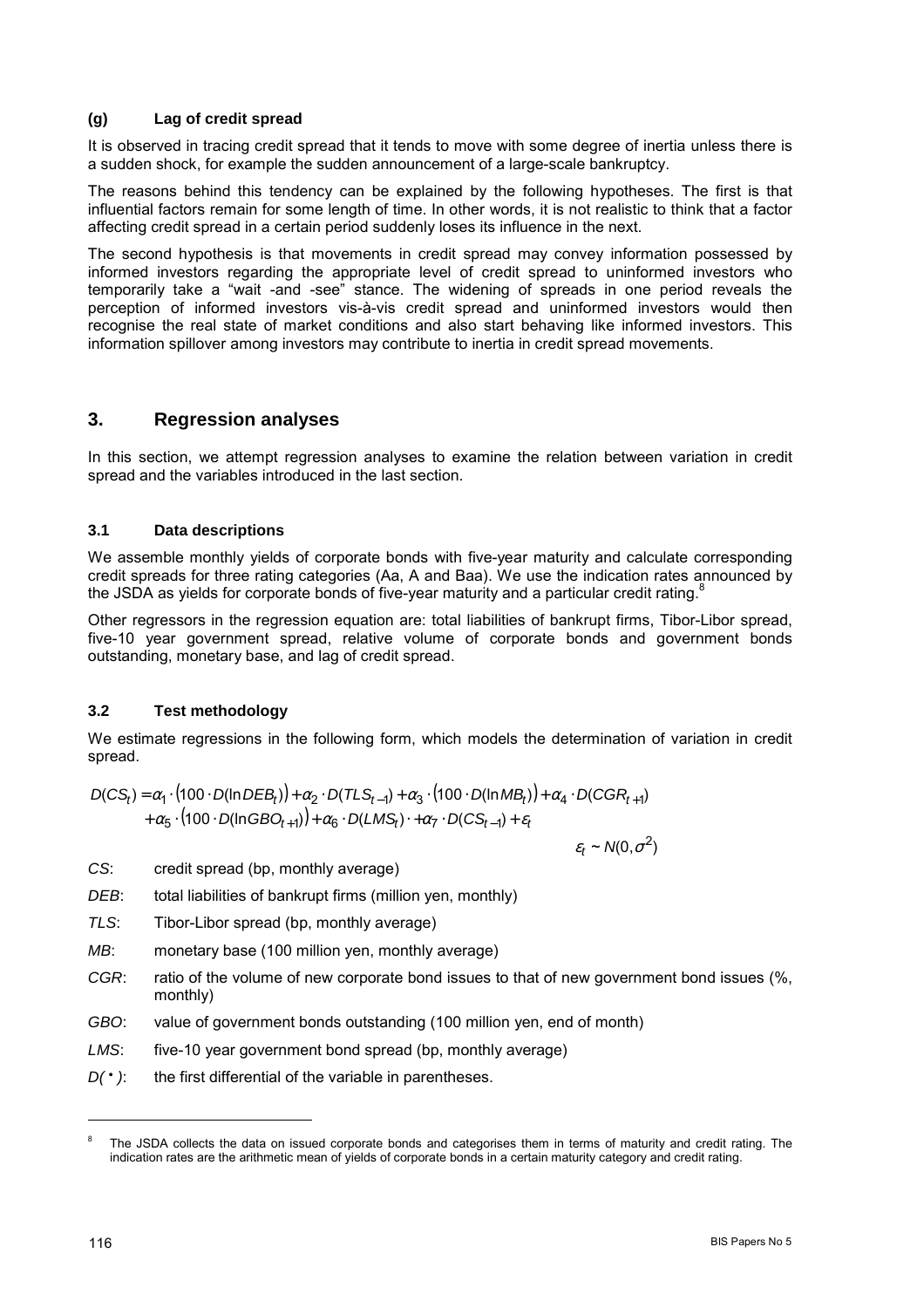All variables including the dependent variable are averages for the latest three months. For example, *CSt* is the average of the credit spread in months *t*, *t-*1 and *t-*2. By taking the first difference of all variables they are then transformed into the form of a three-month change.

The reason for this treatment is to smooth the relation between action and reaction and to adjust for quarterly seasonality. While it may cause multicollinearity, since this handling of data with a Koyck lag includes the same period between dependent and independent variables, we want to justify this transformation in our regression analyses because of smoothing needs.

### **3.3 Regression period**

As mentioned, there are no corporate bond yield data sufficient for analyses before June 1997. Therefore, only 33 observations from November 1997 to July 2000 are efficient because of the transformation of three-month averages and adoption of the credit spread lag as the regressor. This limit to degree of freedom is the main problem throughout our regression analyses.

### **3.4 Regression results**

The table below reports OLS estimates of the regression equation set in the last subsection for different credit ratings.

|     | $\alpha_1$ | $\alpha_2$ | $\alpha_3$ | $\alpha_4$ | $\alpha_{5}$ | $\alpha_6$ | $\alpha$ <sub>7</sub> | Adj $R^2$ | D-H     |
|-----|------------|------------|------------|------------|--------------|------------|-----------------------|-----------|---------|
| Aa  | 0.02       | 0.19       |            |            |              |            | 0.62                  | 0.72      | 1.90    |
|     | (2.41)     | (4.32)     |            |            |              |            | (6.56)                |           |         |
| A   | 0.03       | 0.45       | $-0.19$    | 0.09       |              |            | 0.80                  | 0.93      | $-0.02$ |
|     | (3.77)     | (9.14)     | $(- 1.85)$ | (2.32)     |              |            | (16.35)               |           |         |
| Baa | 0.03       | 0.43       |            | 0.20       |              |            | 0.83                  | 0.92      | 1.11    |
|     | (2.28)     | (5.80)     |            | (3.63)     |              |            | (15.83)               |           |         |

 $D(CS_t) = \alpha_1 \cdot (100 \cdot D(\ln DEB_t)) + \alpha_2 \cdot D(TLS_{t-1}) + \alpha_3 \cdot (100 \cdot D(\ln MB_t)) + \alpha_4 \cdot D(CGR_{t+1}), \varepsilon_t \sim N(0, \sigma^2)$  $t + \alpha_5 \cdot (100 \cdot D(\text{InGBO}_{t+1})) + \alpha_6 \cdot D(LMS_t) \cdot + \alpha_7 \cdot D(CS_{t-1}) + \varepsilon_t$ 

Note: Figures in the upper rows of variables indicate coefficients, and figures in lower rows (in parentheses) indicate their *t*values. Regression period: November 1997 to July 2000.

The table shows that all regression equations satisfactorily explain the credit spread, though it must be deduced that there is a problem in terms of the limit to degree of freedom. Following is a brief rationale for each explanatory factor.

The most significant variable in all credit rating categories is the Koyck lag (*CSt-*1, the parameter is  $\alpha$ <sub>7</sub>), which indicates the existence of inertia in credit spread variation. To some extent it is natural because of including the same period between dependent and independent variables. Also there is some doubt about data stationarity as its coefficient is close to 1 and the *t*-value is large, especially for A and Baa ratings. However, we do not consider this problem here since there is no way to avoid it in such a short regression period.

The total liabilities of bankrupt firms (*DEB*, the parameter is  $\alpha_1$ ) is also statistically significant in all credit rating categories. The theoretical relation between default risk and credit spread is confirmed as we expected.

The Tibor-Libor spread (*TLS*, the parameter is  $\alpha_2$ ) is also one of the most influential factors in all credit rating categories. This shows, as we expected, that overall financial conditions in Japan cannot be neglected in explaining the variation in credit spread.

The regression results show that the coefficient of *CGR* (the parameter is  $\alpha_4$ ) has a positive sign and is statistically significant for A and Baa. This is supportive of our conjecture that the relative tightness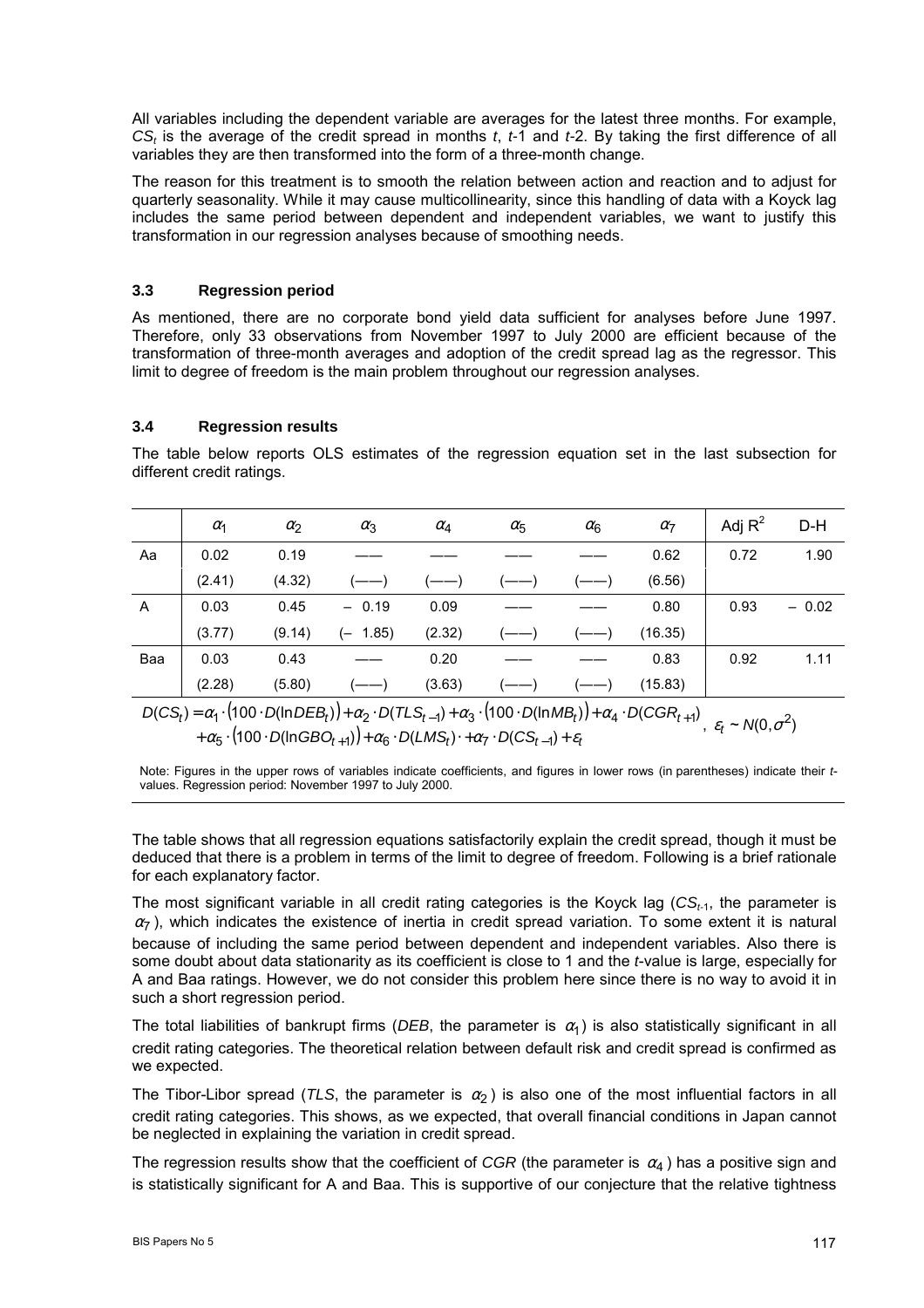of supply-demand conditions in corporate and government bond markets affects credit spread. The result that the variable is significant for A and Baa ratings is attributable to the fact that these bonds are liable to be influenced by supply shocks because they may be bought marginally by investors.

The coefficient of monetary base (*MB*, the parameter is  $\alpha_3$ ) just managed to pass the *t*-test by 90% significance only in the case of A. This partly proves that the excess supply of money reduces credit spread. However, its explanatory power is weak.

The volume of government bonds outstanding (*GBO*, the parameter is  $\alpha_5$ ) does not explain credit spread. We suppose that the crowding-out effect has not existed for the three years under review. This might be because volume is increasing constantly but not rapidly. Though the result shows no evidence of crowding-out, we cannot say the situation will continue in the future.

The regression results also show that there is no compelling evidence that credit spread is affected by the five-10 year government bond spread (LMS, the parameter is  $\alpha_6$ ) from the perspective of statistical significance. Nevertheless, we think it is a little too hasty to conclude that this relation does not exist. According to some market participants, they actively conduct bond trading based on a comparison of return on duration risk in long government bonds and credit risk in corporate bonds with a shorter period to maturity from time to time. Although we could not statistically prove the significance of such a trading practice as a determinant of credit spread, we believe that its influence cannot be ignored.

The breakdown of the contribution of each regressor for the variation of A- and Baa-rated credit spread is shown in Charts 8 and 9. We see that the outline is explained by the Koyck lag term and that the slight changes and turning points are explained by the other variables. It is confirmed that this regression function succeeds in indicating the turning points with considerable accuracy in spite of the large size of the Koyck lag parameter. The result of the one-step forecast (Charts 10 and 11) evidences its forecasting ability.

## **4. Concluding remarks**

In this paper we showed that default risk, the overall financial situation in Japan, etc are the significant factors in explaining credit spread. In particular, it was fruitful to prove the importance of the ratio of corporate bond issue amounts to government bond issue amounts because preceding studies had not confirmed it conclusively. On the other hand, we could not prove the existence of the relative significance of credit risk to duration risk or the crowding-out effect that are monitored by market participants in their dealing. In addition, there still remain some problems which have not been solved because of the shortness of the regression period.<sup>9</sup> These are future studies to be undertaken.

Especially for Aa class, it is desirable to add other variables to improve the performance of the equation because of the relatively low R<sup>2</sup> and high D-H. Though some variables on industrial attributes of each security would be important (eg the weighting of banks has been lower than before), we could not obtain such data in time series.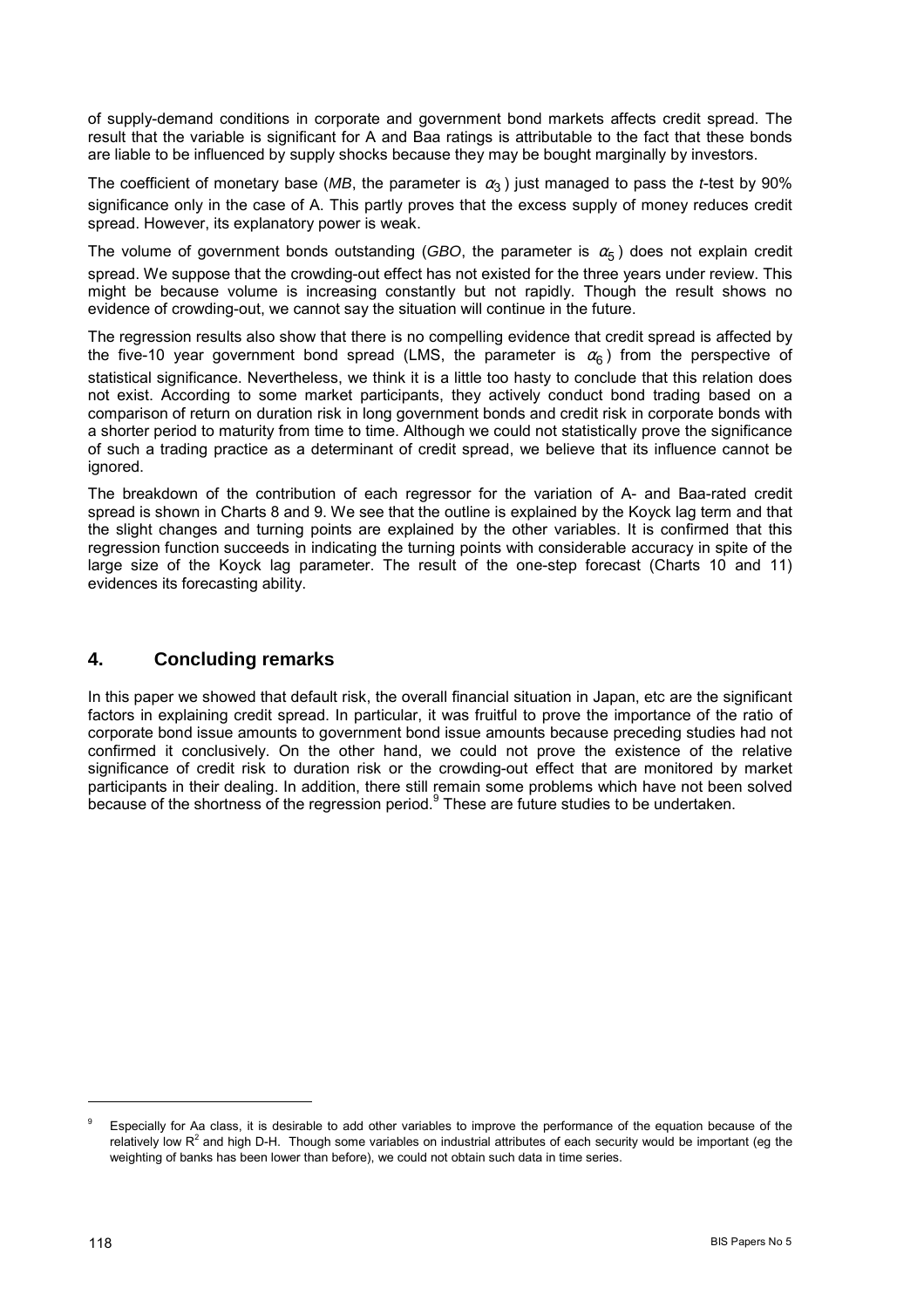

Source: Bank of Japan; Japan Securities Dealers Association.



Chart 2 **Credit spread and total liabilities of bankrupt firms**

Sources: Japan Securities Dealers Association; Tokyo Shohkoh Research.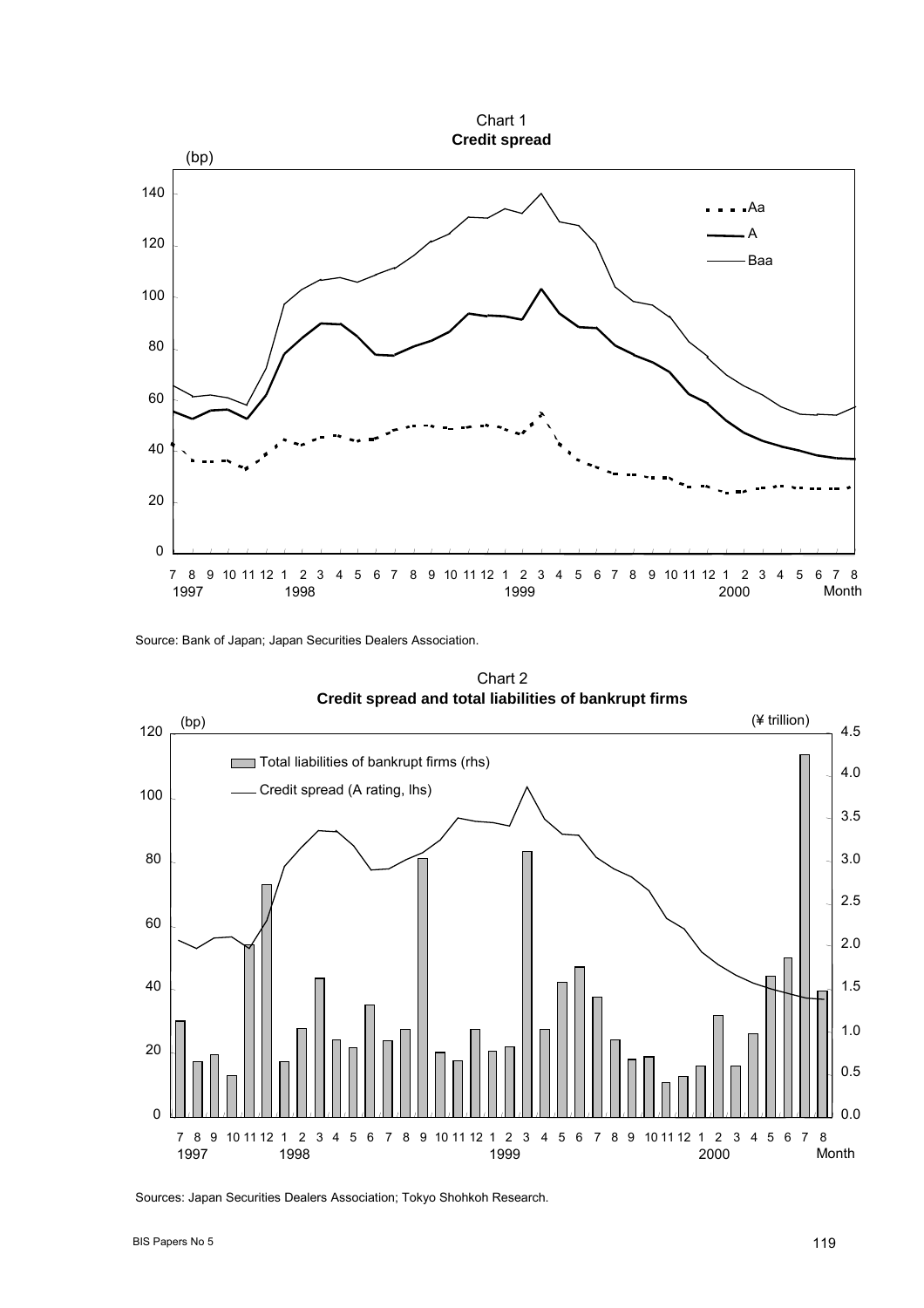

Sources: Japanese Bankers Association; British Bankers Association.



Chart 4

Source: Bank of Japan.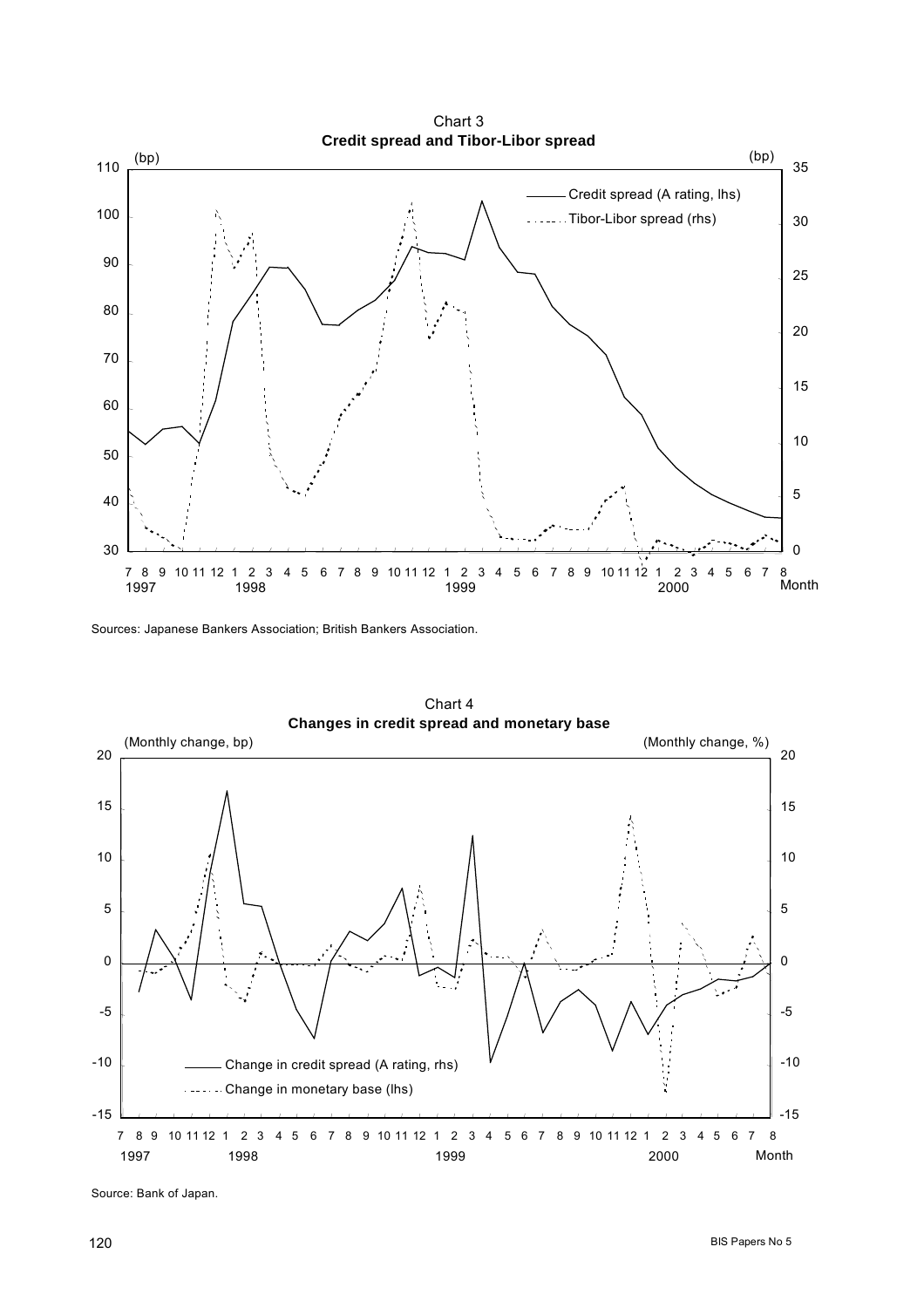Chart 5 **Credit spread and ratio of new issue volume of corporate bonds to that of government bonds**



Sources: Bank of Japan; Japan Securities Dealers Association.



Note: Value of government bonds outstanding (public offering basis only). Sources: Bank of Japan; Japan Securities Dealers Association.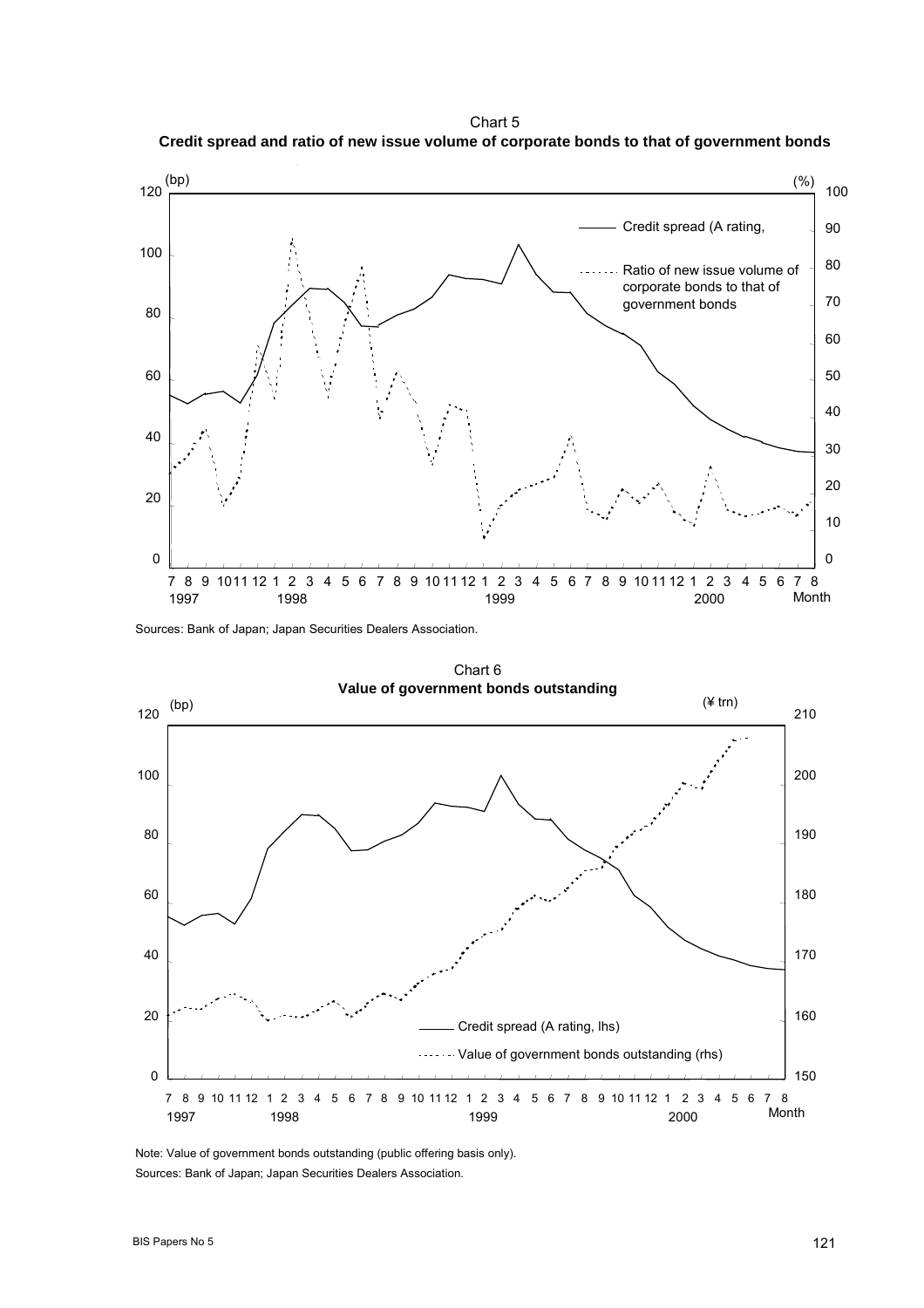Chart 7 **Changes in credit spread and five-10 year government bond spread**



Sources: Bank of Japan; Japan Securities Dealers Association.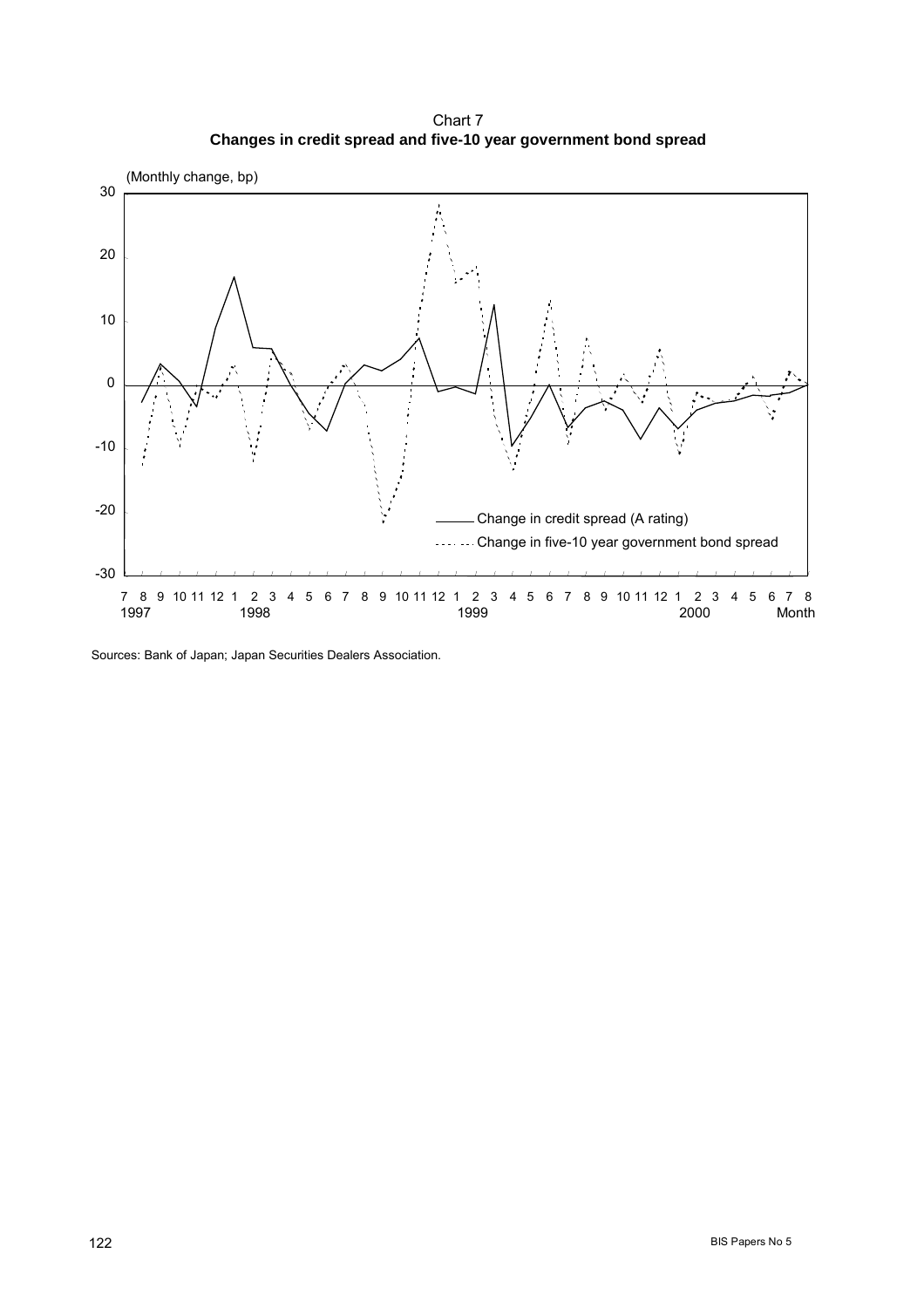**Contribution of each regressor to change in credit spread (A rating)** Chart 8



Notes: The error marks express 1 SE of estimation. Estimated line is the result of a one-step forecast. All variables are latest three-month averages.<br>Sources: Bank of Japan; Japan Securities Dealers Association.<br>Notes: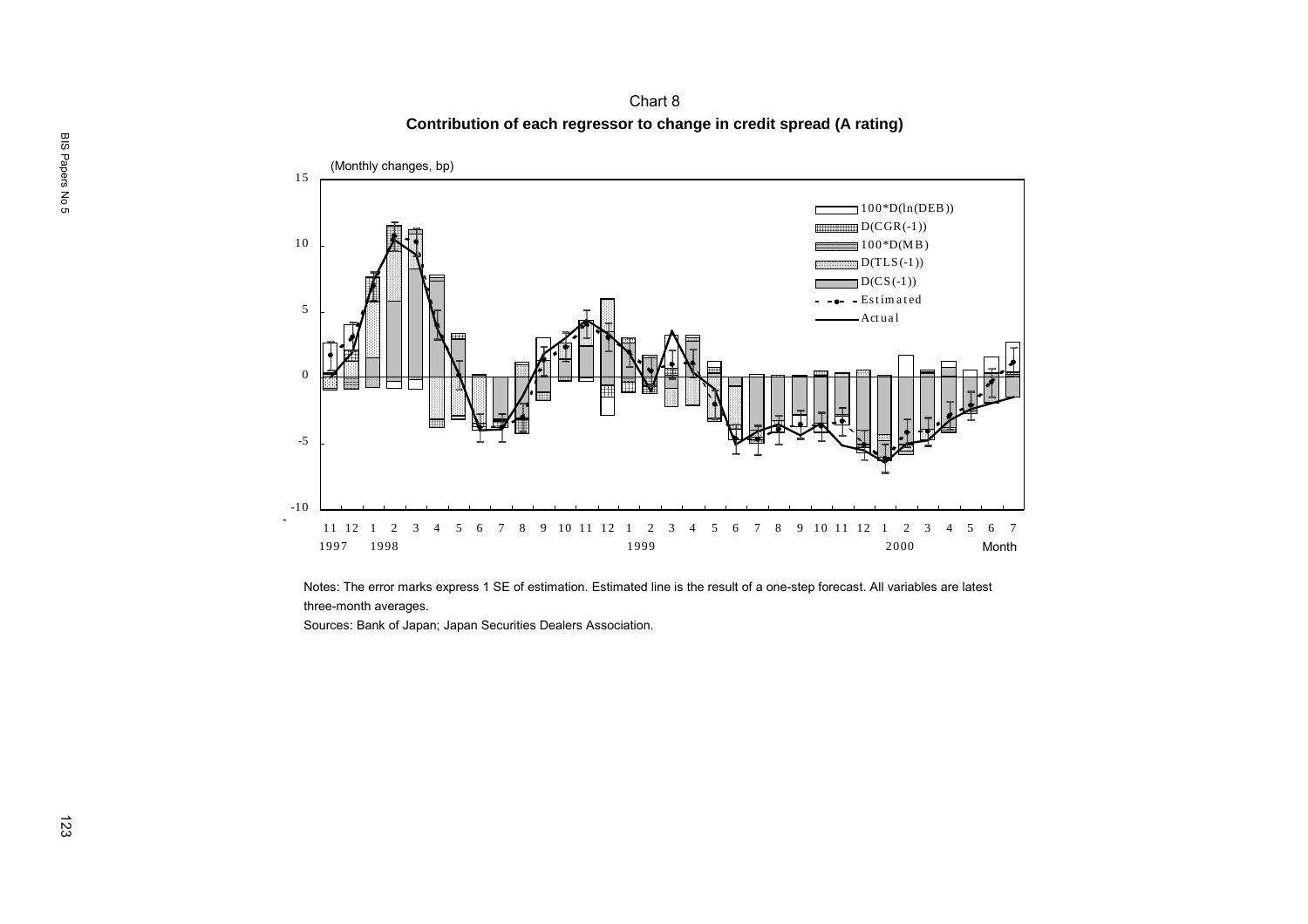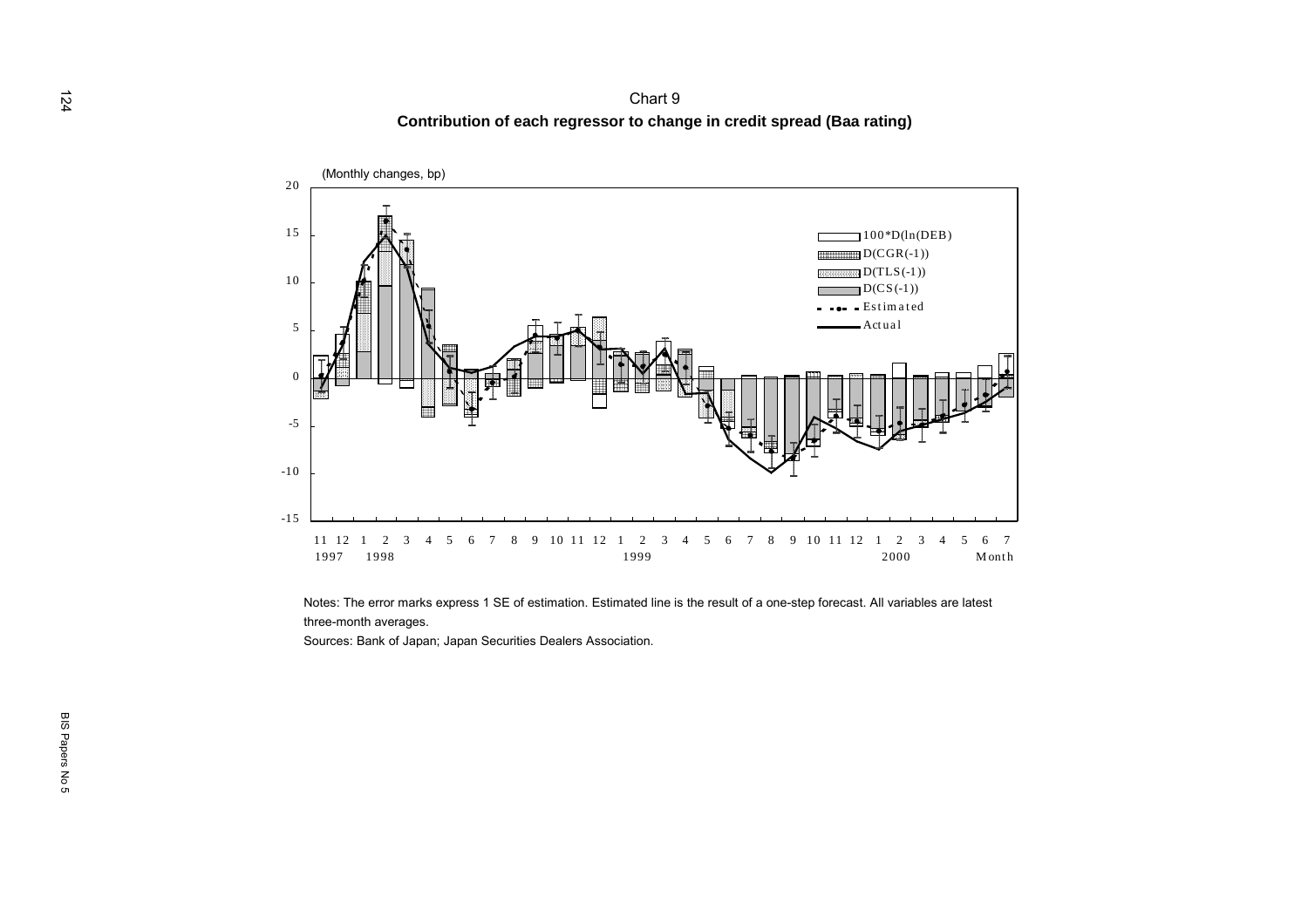30 40 50 60 70 80 90 100 110 11 12 1 2 3 4 5 6 7 8 9 10 11 12 1 2 3 4 5 6 7 8 9 10 11 12 1 2 3 4 5 6 7 Actual Estimated 1997 1998 1999 2000 (bp) **Actual and estimated level of credit spread (A rating)** Month

Chart 10

Sources: Bank of Japan; Japan Securities Dealers Association.



Sources: Bank of Japan; Japan Securities Dealers Association.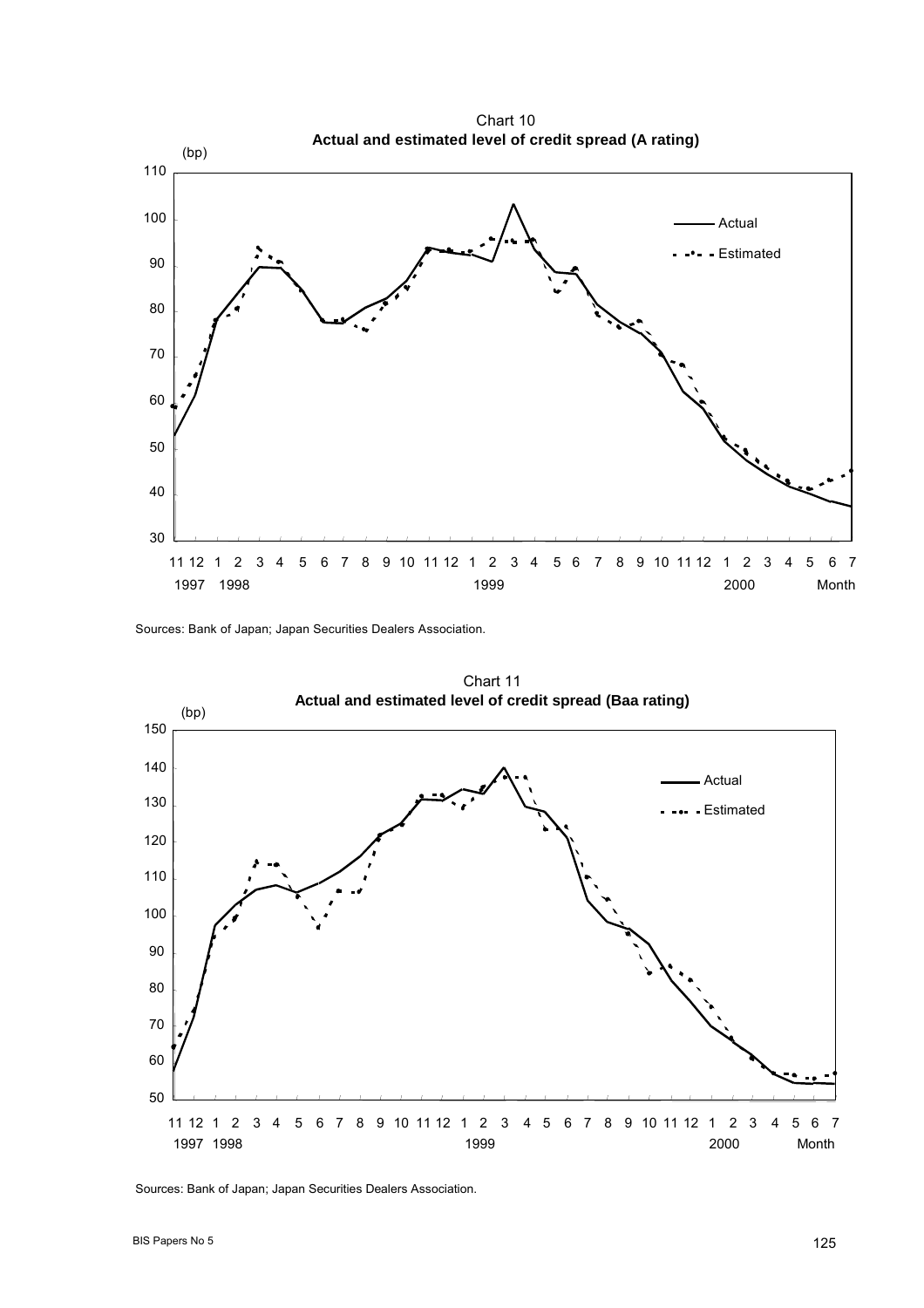## **Annex: Overview of Japan's corporate bond markets**

### **A.1 Development after 1997**

 $1997<sup>10</sup>$  was a big turning point for Japanese corporate bond markets.

Until then, there had been no case of the default of publicly issued bonds in Japan and market prices did not sufficiently reflect the credit risk of issuers.

This situation changed in 1997, when a severe financial environment surrounding Japanese financial institutions emerged. Specifically, at the beginning of 1997 credit concerns arose regarding *Nippon Credit Bank*, which led to a rapid widening in the spread on its debentures as shown in Chart A1. Then, in September 1997, the first default in Japan of publicly issued bonds was seen, namely the convertible bonds of retailer *Yaohan*.

In November 1997, several large and medium-sized banks and securities companies successively defaulted: *Sanyo Securities* (3 November) *Hokkaido Takushoku Bank* (17 November), *Yamaichi Securities* (24 November) and *Tokuyo City Bank* (26 November). These events saw the start of widening corporate bond spreads as shown in Chart A2.1.

In autumn 1998, Japan's financial system again experienced the collapse of large financial institutions: *The Long-Term Credit Bank of Japan* (October) and *Nippon Credit Bank* (November). The focus of market players in 1998 was mainly on 1) political debate in the Diet regarding the proposed framework to deal with the resolution of failed financial institutions, and 2) the downgrading of Japanís sovereign credit rating by Moody's.<sup>11</sup> Against this background, the spreads of both corporate bonds and bank debentures widened dramatically again in 1998 (Charts A1 and A2). Such widening of credit spreads after November 1997 may be interpreted as a manifestation of the decision of market participants to incorporate credit risk into the pricing of these bonds in a way which reflected the increase in default probability.

Meanwhile, the number of corporate bond issues for which quotations<sup>12</sup> were announced by the JSDA was expanded to all issues from April 1997. Also, restrictions on bond transaction price range (government bonds, corporate bonds, etc) were abolished in December 1998. These revisions contributed to price transparency and market liquidity.

After the "financial crisis", both corporate bond and bank debenture spreads tended to shrink as concern over financial turmoil calmed down (Chart A2.2). In particular, the Bank of Japan's zero interest rate policy and the injection of capital into banks by the government in the first quarter of 1999 were considered to have a big impact in reducing credit risk worries and in narrowing bond spreads.

Supply and demand factors in the corporate bond market also contributed to the narrowing. During the financial turmoil in 1998 the issuance of corporate bonds increased sharply (Chart A3), possibly boosted by large companies shifting fund-raising from bank loans to corporate bonds reflecting the tighter lending policies of banks. After the "financial crisis", firms had no more need to raise money by issuing bonds and had excessive liquidity. Thus, the volume of corporate bond issues declined from 1999. Because of this supply and demand factor, the shrinkage in the bond spread was conspicuous from the latter half of 1999 (Chart A2.2), which level did not seem to correspond properly to credit risk.

<sup>&</sup>lt;sup>10</sup> By then, most of the restrictions on corporate bond issues had already been relaxed. For example, in 1990, eligibility criteria based on accounting information were replaced by a single bond rating criterion. After that, other restrictions on corporate bond issues were gradually relaxed and in 1996 eligibility criteria were removed in the final stage of the liberalisation of Japanese corporate bond markets. At that time, with regard to primary markets, the institutional framework of Japanese corporate bond markets was already said to have been sufficiently improved so as to meet minimum global standards.

Moody's placed its foreign currency country ceiling for Japan and the domestic currency rating of the government of Japan under review for possible downgrade on 23 July and eventually downgraded them from Aaa to Aa1 on 17 November 1998. Incidentally, the domestic currency rating of the government of Japan was further downgraded on 8 September 2000.

<sup>&</sup>lt;sup>12</sup> Quotations for corporate bonds are reported by securities firms and banks. These quotations are used for reference in OTC bond transactions.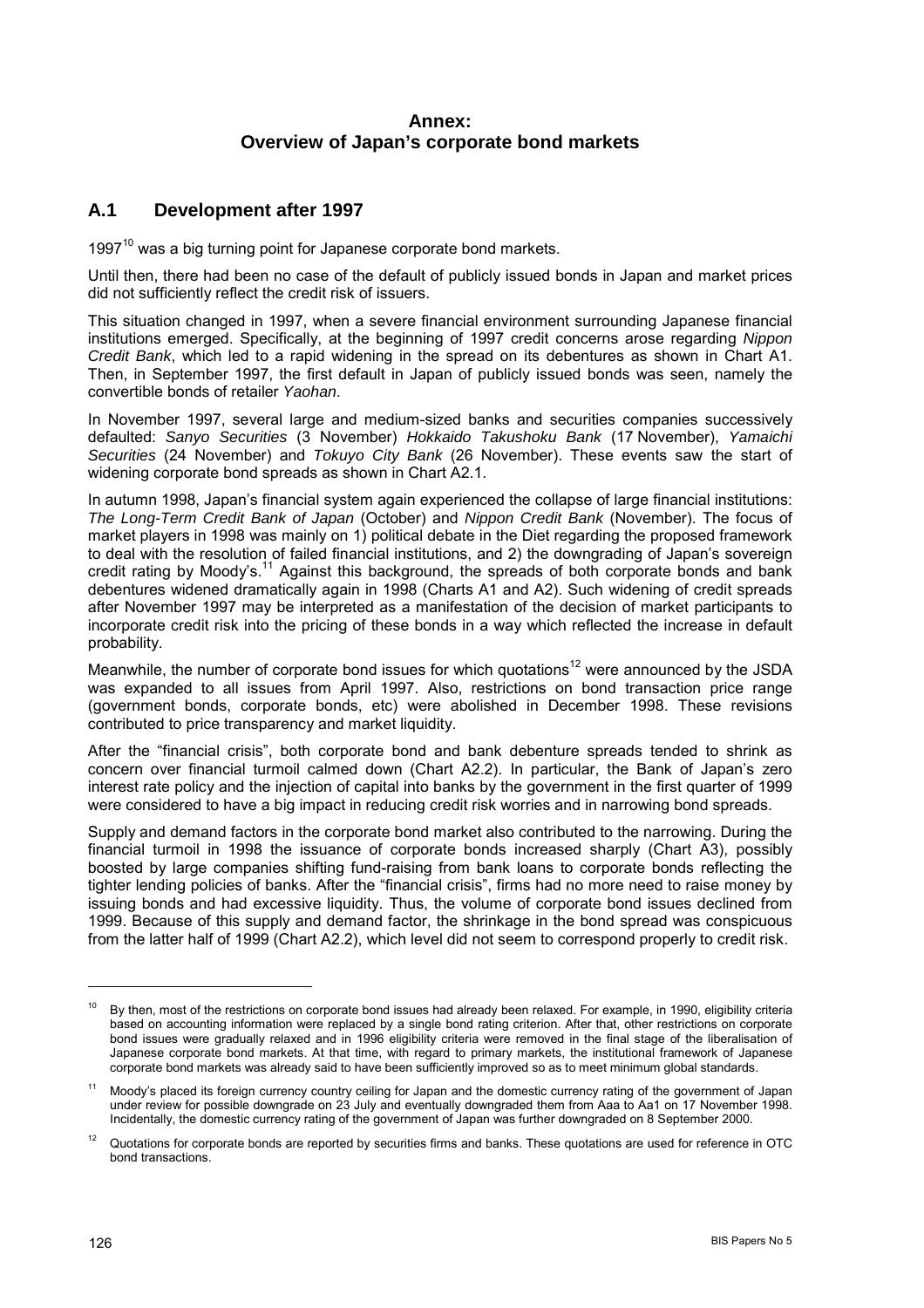# **A.2 Characteristics of Japan's corporate bond market**

This section discusses characteristics of Japan's corporate bond market compared with the United States market.

### **A.2.1 Size**

Chart A4, drawn from OECDís *Financial Statistics*, shows the issuance of corporate bonds in Japan and the United States. Issuance in Japanís corporate bond market (including bonds issued outside Japan) totalled US\$ 64 billion in 1997, less than half the figure in the United States corporate bond market. As a proportion of GDP, the figure for Japan is 1.5%, which is smaller than that for the United States. Also, in terms of the fixed income market the proportion of corporate bond issuance to government bond issuance is quite different between the two countries.

When comparing the size of the ven-denominated corporate bond market (domestic<sup>13</sup>) with other currency counterpart markets, the yen market ranks second (as of end-1998; Chart A6). However, that share seems to be declining compared with figures in 1994 (Chart A7).

#### **A.2.2 Categories**

Next, ratings and maturities of corporate bonds between the United States and Japan are compared.

AAA- and AA-rated corporate bonds account for more than 50% of the total in Japan, but less than 30% in the United States (Chart A8). In other words, the United States corporate bond market has more heterogeneity than its Japanese counterpart. It is considered that corporate bond pricing reflects credit risk more properly in the United States, where credit risk management is developed and issuers with various ratings can more easily issue bonds.

Chart A9 compares United States and Japanese spreads based on OTC bond quotations as of the beginning of June 2000. In the mature United States dollar bond market, the spread of Ba bonds (similar to Japanese BBB) is 0.47X the yield on United States Treasuries of the same maturity. In the domestic yen bond market, the spread of Japanese BBB bonds (Ba2 bonds in the United States) reached 1.3X before taking off. Thus, spreads of bonds below the BBB level are extremely wide vis-àvis Japanese Government Security (JGS) yields compared with the United States counterpart. This is attributable to the fact that Japanese institutional investors remain conservative in their preferences and tend to focus on bonds graded A and above, which results in a thin market below the BBB level.

Also, the United States corporate bond market has more heterogeneity in terms of maturity (Chart A10). There is little volume in long-term maturities of over 11 years in Japanís corporate bond markets. In Japan, it is difficult to effect pricing in such long-term corporate bonds because of a liquidity shortage in the maturity-matched government bond market, which is the base rate for corporate bond pricing.

<sup>&</sup>lt;sup>13</sup> The bond issuance of Japanese firms became larger in domestic markets than in overseas markets after FY 1993 (Chart A5). Formerly, at the time of the stock market boom of the late 1980s, many firms issued, in particular, equity-related bond instruments (convertible bonds and warrant bonds) which were mainly issued in the euro market. As shown in Chart A5, from FY 1983 until FY 1992, except for a few brief periods from FY 1986 to FY 1988, the volume of bonds issued by Japanese firms was larger in overseas markets than in domestic markets.

At that time, the Ministry of Finance applied essentially the same criteria to overseas bond issues as domestic bond issues, so that there was virtually no case of a euro issue of a corporate bond by a domestically ineligible firm. Euro issues did, however, offer institutional advantages: (1) in contrast to the domestic market, where collateral is normally required, the euro market did not require collateral; and therefore (2) bond trustee administration fees for euro issues were much lower than for domestic ones.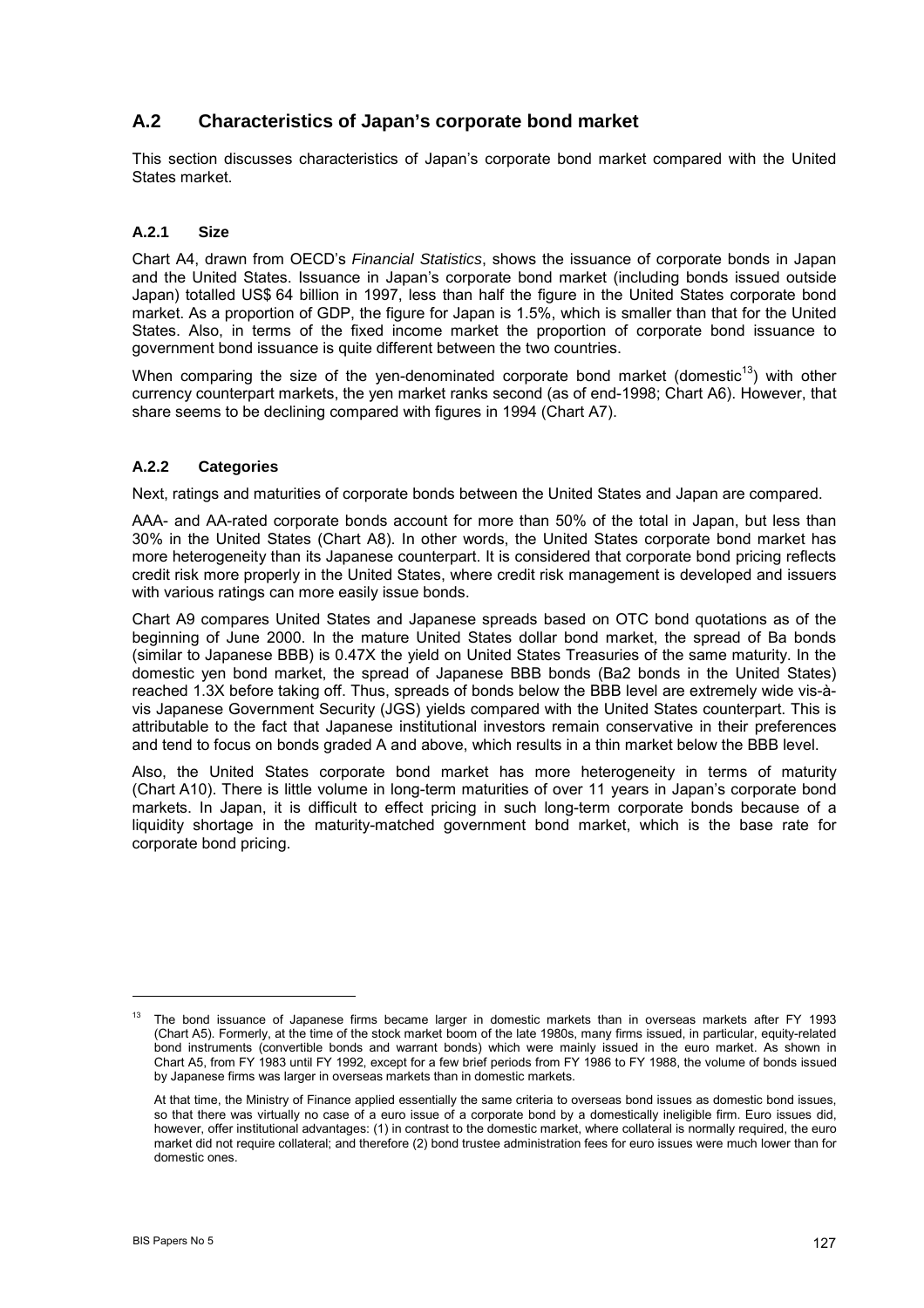### **A.2.3 Market liquidity**

A large, efficient and liquid secondary bond market is highly desirable from the perspective of issuers, investors and dealers that trade and sell corporate bonds.

When comparing trading volume and turnover between Japan and the United States, the turnover ratio of the United States corporate bond market is about five times bigger than that of Japanís market (Chart A11), evidencing that the United States corporate bond market is more liquid and active with heterogeneous investors.

Why is Japanís corporate bond market not as well developed and less liquid than its United States counterpart? The lack of a reliable JGS yield curve across maturities can be cited as one reason, since the yield curve of government securities in a liquid market serves as the benchmark for pricing other financial products including corporate bonds.

According to the report of a study group on market liquidity under the Committee on the Global Financial System (CGFS), liquidity in the JGS market is the lowest among major countries in that bidask spreads are the widest in Japan and the turnover ratio the lowest among Group of Seven countries (charts A12 and A13).<sup>14</sup>

Having said that, some progress has been seen in JGS markets. In fiscal 1999, the government started issuing one-year Treasury bills and five- and 30-year coupon bearing bonds. As a result, the line-up of original maturities now covers most investment horizons, although issuance volume is still heavily skewed to 10-year bonds.

Another reason why Japanís corporate bond market is less liquid than its United States counterpart may come from the lack of a corporate bond lending market in Japan. Bond lending is necessary to enable dealers to conduct market-making temporarily without owning bonds or buying from accounts. In the United States, the borrowing or repo market, which is a well established feature of most bond and equity markets, enables dealers to sell bonds they do not own. This allows dealers to manage their inventory of bonds more effectively, reduce their overall risk exposure and serve a large customer base. Thus, in the United States, the repo market results in greater competition, lower transaction costs, and improved liquidity in the corporate bond market.

In contrast, in Japan, the repo market is less developed, which makes shorting corporate bonds difficult. One big reason for this is a lack of consensus on the level of haircut among market players when conducting a repo transaction in the corporate bond market. As mentioned, in Japan investors in corporate bonds do not effect sufficient credit analysis, and the market has not really imposed a credit spread which is properly linked to the credit of the firm issuing bonds. This is also the case of the haircut rate in the corporate bond market.

The absence of allowing "failure" can also be considered one reason why the development of the corporate bond repo market in Japan is in marked contrast to that in the United States. There, if a dealer cannot generate bonds outright or through the repo market by the settlement date, he will "fail", ie, be unable to deliver bonds on the settlement date. This is a necessary feature of the market in that it provides a safety relief valve that gives the dealer some level of comfort in making active markets in bonds he does not have in his inventory.

In Japan, market practice did not permit failure to deliver bonds on the settlement date. However, regarding the JGS market alone, allowing "failure" was introduced at the beginning of this year when the Bank of Japan started to settle almost all JGSs on a real-time gross settlement (RTGS) basis. The introduction of "failure" to the corporate bond market remains a future task in terms of activating corporate bond repo markets.

### **A.2.4 Pricing**

As the benchmark for the pricing of corporate bonds, most corporate bond dealers in Japan traditionally use interest rate swaps for less creditworthy issues (rated below A) and JGSs for highly creditworthy issues (above AA).

<sup>14</sup> BIS (1999).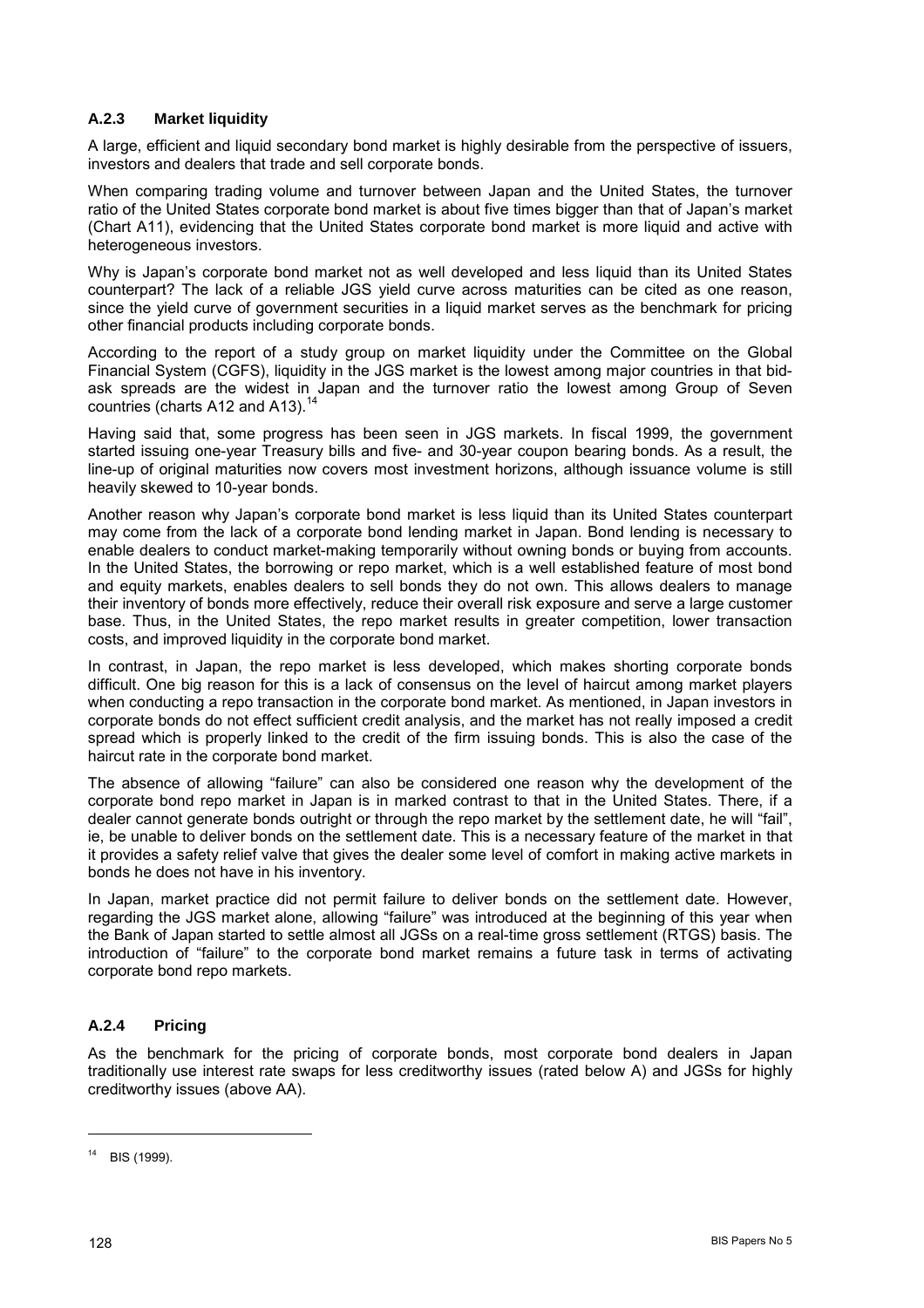The turmoil following the Russian crisis saw a change in the pricing of corporate bonds by some dealers. The stable correlation between corporate bonds and the benchmark<sup>15</sup> (JGS) was broken during the flight to quality wave to JGSs. Then, some dealers also used interest rate swaps for highly rated issues. Currently, pricing practice has reverted to pre-turmoil times, and JGSs have come to again be widely used as the benchmark for the pricing of highly rated corporate bond issues (above AA), which account for more than half of total corporate bond issues in Japan as shown in Chart A8. This is in contrast to recent developments in other markets and might be partly due to the difference in trend of JGSs outstanding between Japan and other developed countries.

In any event, dealers have come to choose the benchmark for the pricing of corporate bonds more flexibly according to the correlation between corporate bonds and the benchmark. Such practices are expected to gradually contribute to the development of the corporate bond market in Japan (for an overview of the yen interest rate swap market, see Appendix).

#### **Settlement system and market practices**

We can point to the regulatory environment and market practices as important ingredients for the success of a financial market. A settlement system is one such important ingredient in considering market design.

In the United States, the creation of an impartial depository such as the Depository Trust Company (DTC) has simplified the handling of securities and reduced barriers to participating in this market. This encourages more trading, better distribution and tighter margins. In Japan, the settlement of corporate bonds is handled in a decentralised way by about 160 banks with whom corporate bonds are registered. Currently, there are discussions under way as to the possibility of the creation of a centralised depository like the DTC for the more efficient settlement of corporate bonds.

Regarding market practices, one of the most important differences between Japan and the United States lies in the role of the trustee. In the absence of financial distress, a United States trustee's function is limited to managing the ownership records and acting as paying agent. In Japan, the trustee banks are traditionally involved in the formative stages of bond deals, offering financial advice to the issuers and negotiating indenture terms. They monitor the financial condition of companies and are involved in distress situations to avoid default. In particular, before default of the convertible bonds of retailer *Yaohan*, there was a general practice that trustee banks should even purchase distressed bonds so that no investor lost money.16 Thus, the trustee banks that structure bonds have, to some extent, implicitly provided a guarantee of performance which is considered one reason why good credit analysis has been comparatively weak in Japan. Also, high trustee fees are considered to have held back the development of Japanese domestic bond issuances.

This is in marked contrast to the United States, although the concept of the trustee as implicit guarantor in Japan weakened considerably after financial turmoil in 1997 and 1998. In the United States, investors bear credit risk and are paid a premium coupon for taking on such an obligation. The rating agencies, bond research departments at investment banks and other private services provide information and analysis of the credit quality of companies as well as market trends bearing on valuation.

<sup>&</sup>lt;sup>15</sup> Incidentally, until the large-scale flotation of government bonds after 1975, there were times when benchmark issues in Japanís secondary bond markets were interest bearing telegraph and telephone bonds (long-term interest rates) and bank debentures (medium-term interest rates). Chart A14 compares interest rates and price fluctuations with respect to the former. As the chart shows, before the large-scale flotation of government bonds, interest rates on interest-bearing telegraph and telephone bonds were determined freely to a considerable degree, reflecting inflationary expectations, and already played the role of supplying information regarding market expectations of interest rates.

<sup>16</sup> Traditionally, corporate bond issuers had close connections with financial institutions. For example, in the 1950s and 1960s, the Bond Issue Arrangement Committee, which was composed of representatives from big banks and major securities firms, adjusted corporate bond financing at rigidly set low interest rates for newly issued bonds. Under this artificial low interest rate policy the only firms that were able to issue bonds were those that had close connections with financial institutions, and it was these financial institutions that bought the bonds. In a sense, corporate bonds were really just another form of bank loan.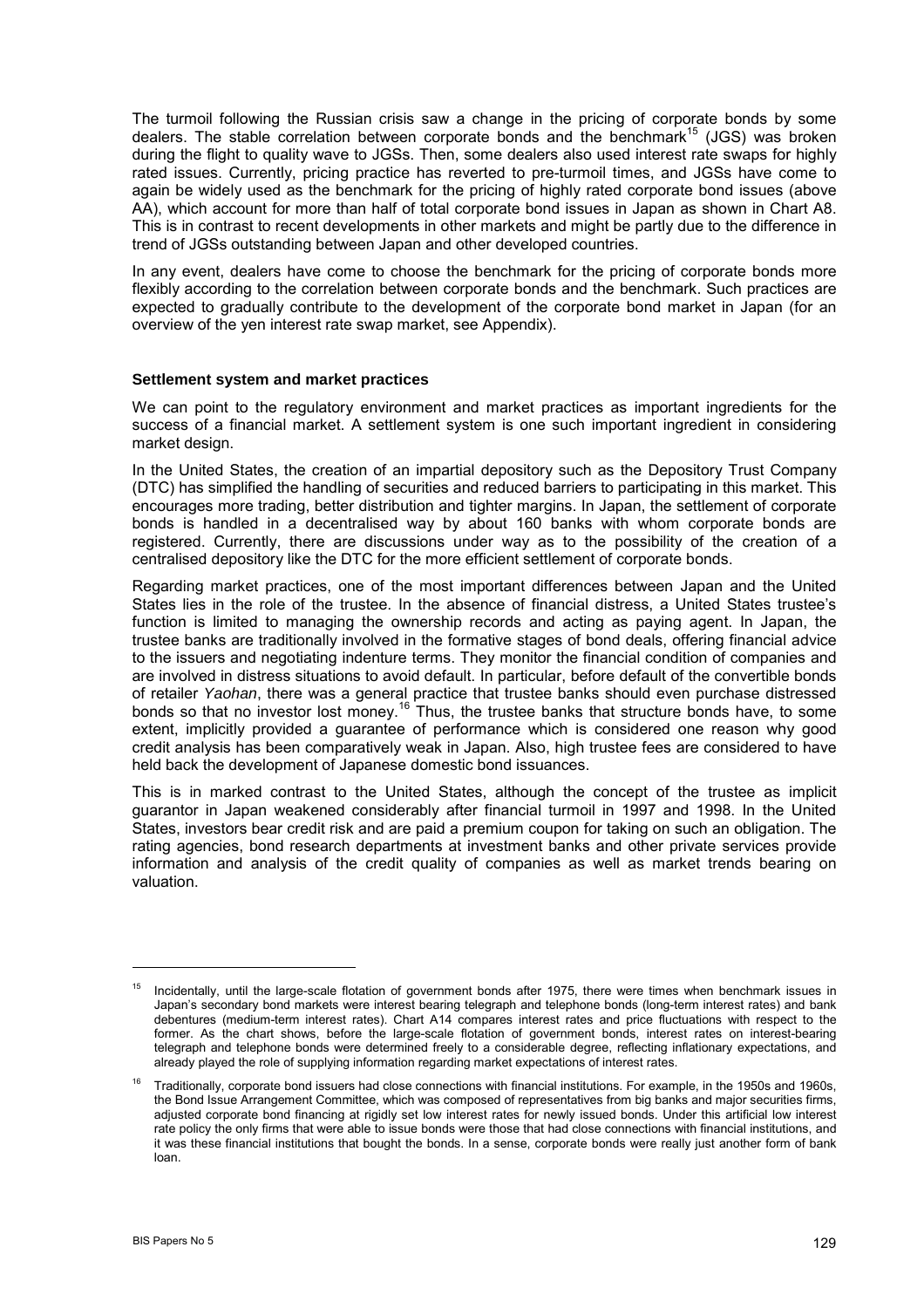# **A.3 Conclusion**

The Japanese corporate bond market has improved, particularly in the 1990s. However, there remains room for further improvement in several areas, such as market design, market practice and credit analysis, compared with the United States counterpart. In the United States, the corporate bond market has opened up to less creditworthy firms, and regular issuers can float bonds nearly at will in large volume. Investorsí preferences are increasingly being met with customised products that best accommodate their portfolio requirements and views. Fund intermediation can be achieved at lower cost through the bond market than through bank loans. In these respects, when the Japanese corporate bond market nears the level of its United States counterpart, trading volume will probably increase and market liquidity be enhanced.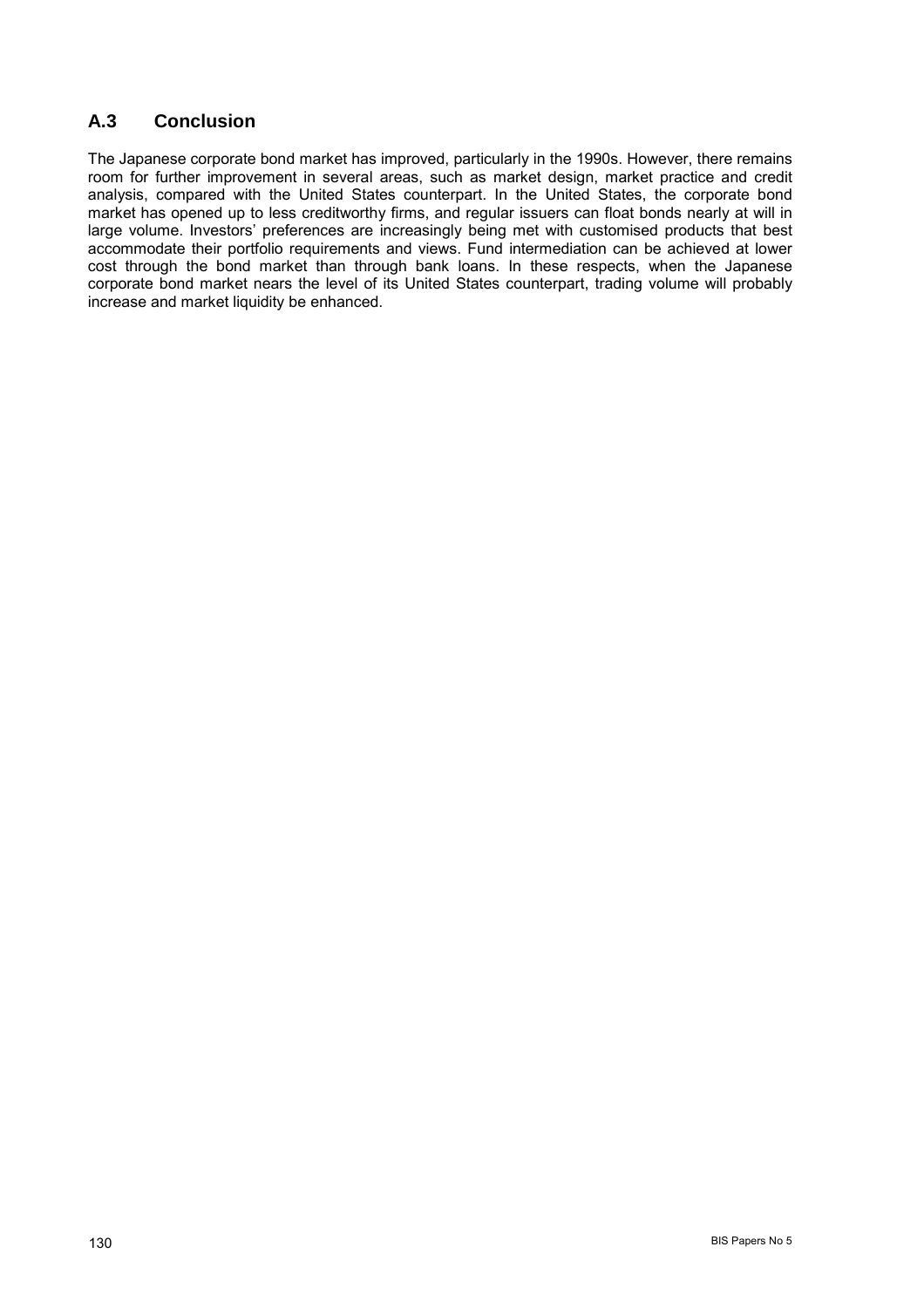Chart A1 **Spread of five-year bank debentures over maturity-matched JGSs**



Sources: Japan Securities Dealers Association; Bloomberg.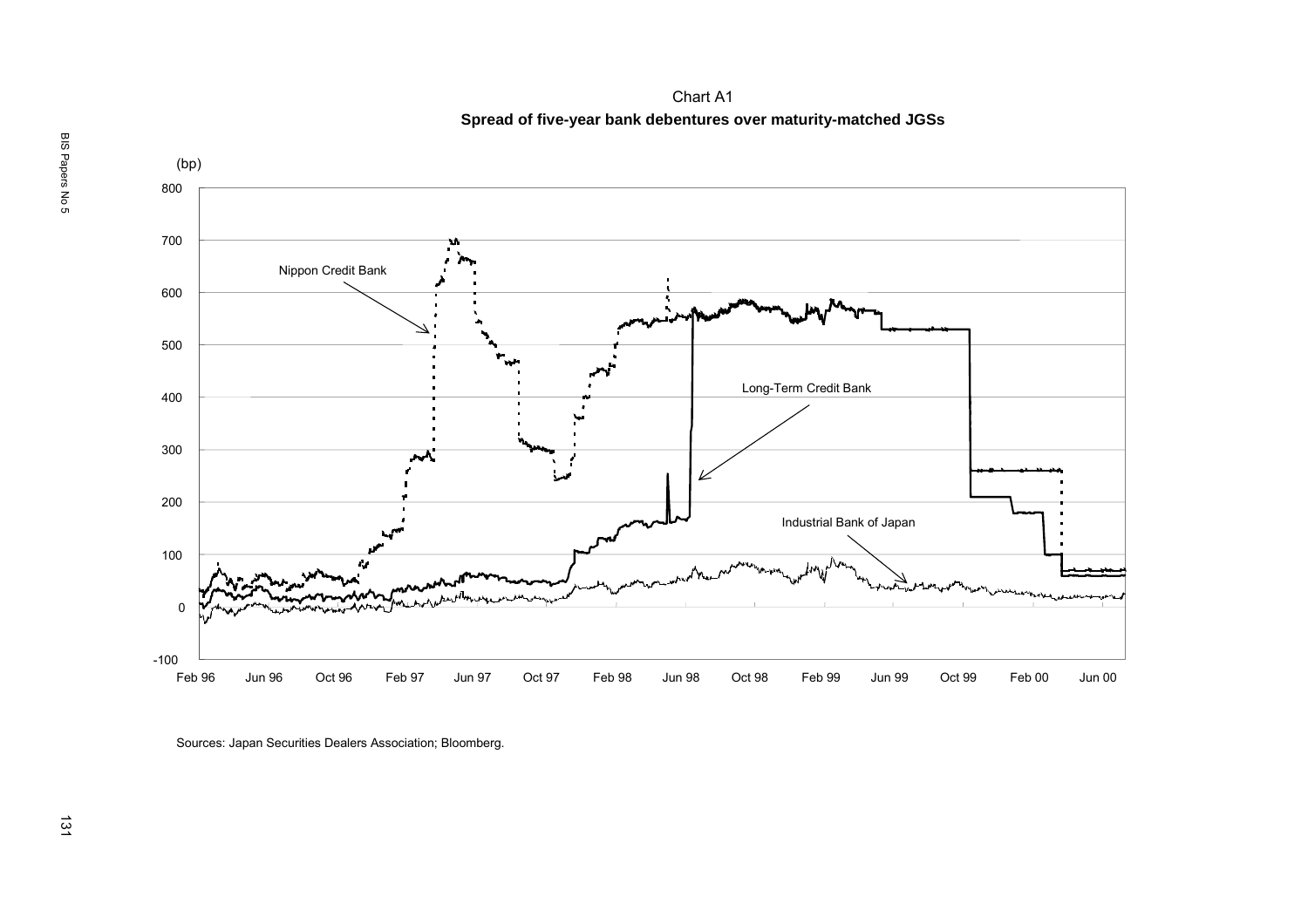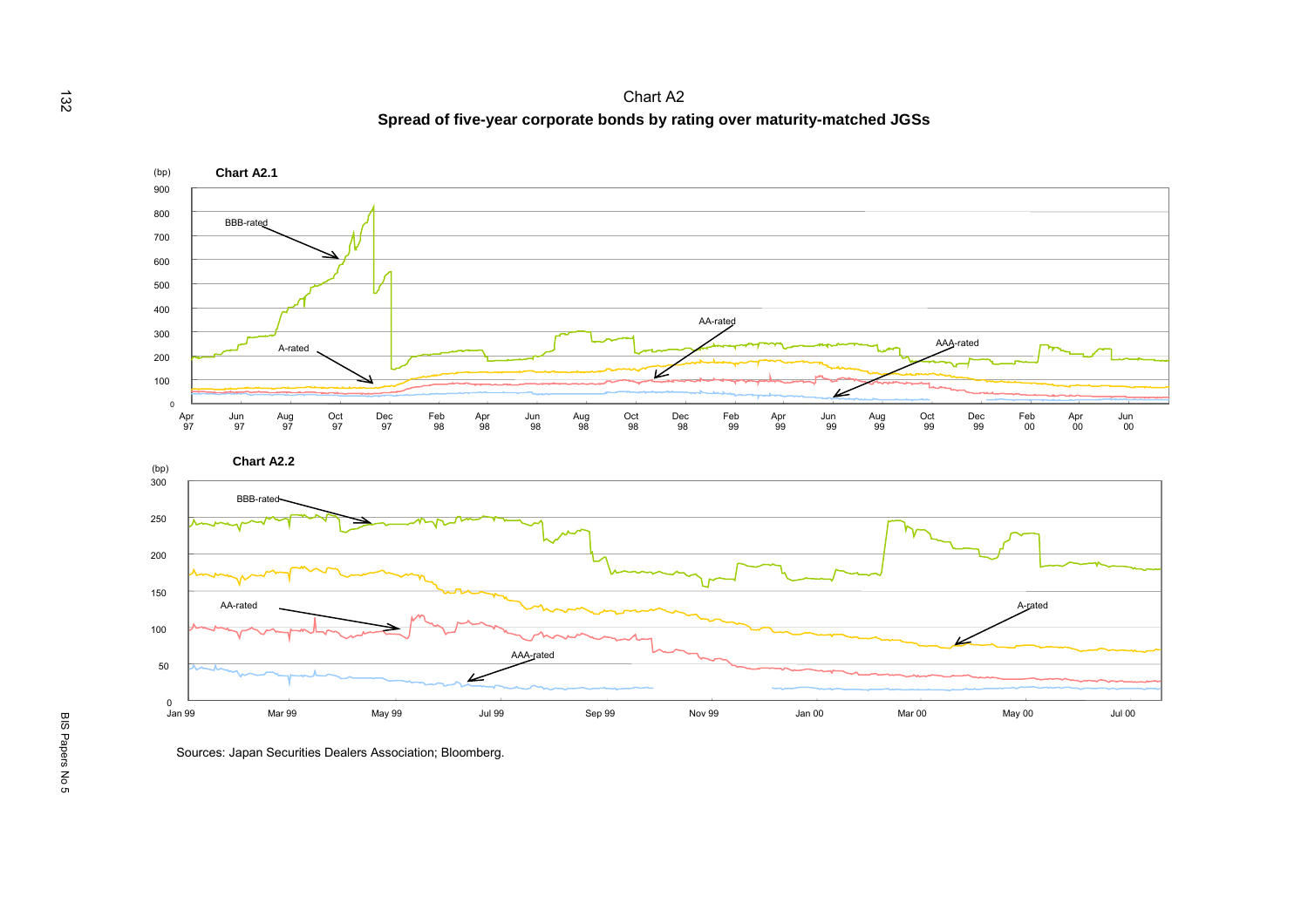

Chart A3 **Corporate bond issuance (straight bonds and asset-backed securities)**

Source: Japan Securities Dealers Association.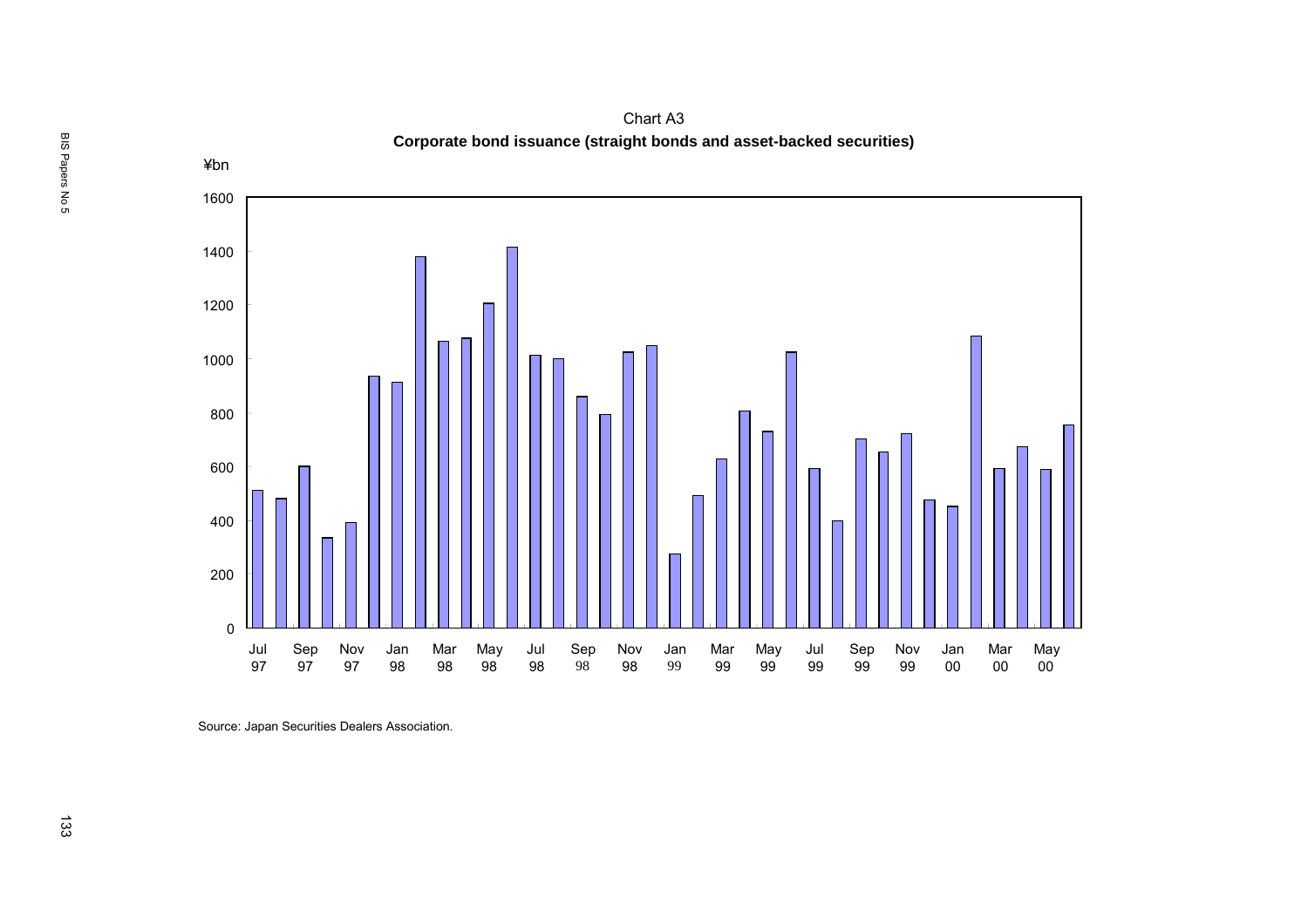## Chart A4 **Comparison of corporate bond issuance (1997)**

|                      | Corporate<br>bond<br>issuance<br>(A) | <b>Government</b><br>bond<br>issuance<br>(B) | <b>Porportion of</b><br>government<br>bond<br>issuance<br>(A)/(B) | <b>Nominal GDP</b><br>(C) | <b>Proportion of</b><br>nominal GDP<br>(A)/(C) |
|----------------------|--------------------------------------|----------------------------------------------|-------------------------------------------------------------------|---------------------------|------------------------------------------------|
| Japan                | 64                                   | 505                                          | 12.7                                                              | 4,190                     | 1.5                                            |
| <b>United States</b> | 168                                  | 567                                          | 29.6                                                              | 8,080                     | 2.1                                            |
|                      |                                      |                                              |                                                                   |                           |                                                |

in billions of US dollars and percentages

Source: OECD, *Financial Statistics Monthly*, Part 1, Section 2: Domestic Markets, March 1998.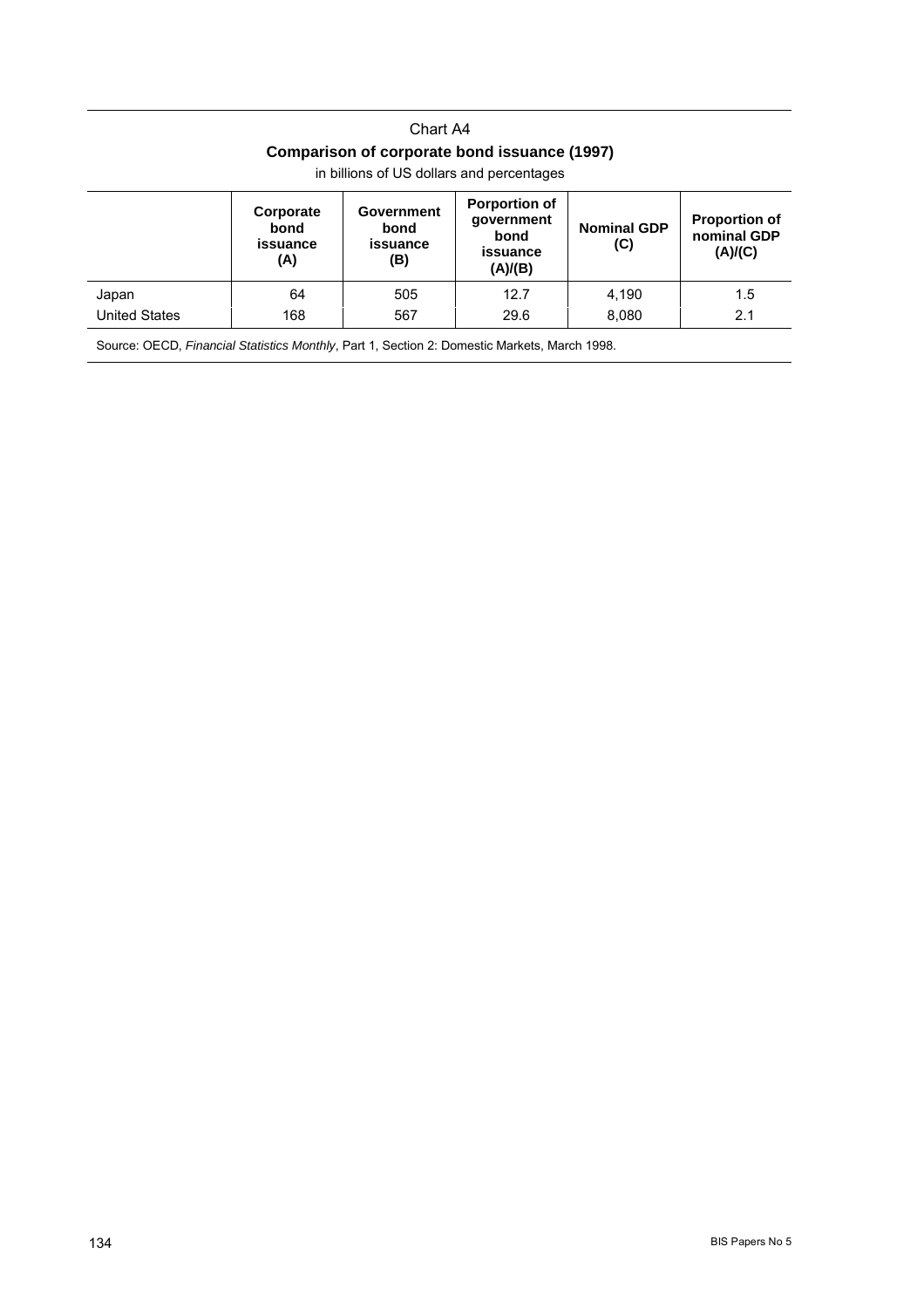$(\nexists$ bn) 12,000 Warrant bonds10,000 Convertible bonds8,000 Straight bonds 6,000 **Service Script Corporation** e de la composición de la composición de la composición de la composición de la composición de la composición<br>La composición de la composición de la composición de la composición de la composición de la composición de la 4,000 en de la composición de la composición de la composición de la composición de la composición de la composició<br>La composición de la composición de la composición de la composición de la composición de la composición de la 2,000 Ø .<br>M m) m m m  $\overline{0}$  (Fiscal year) 70 72 74 76 78 80 82 84 86 88 90 92 94 96

Chart A5.1 **Bonds issued by Japanese firms in Japan**

Chart A5.2 **Bonds issued by Japanese firms outside Japan**



Source: Japan Securities Dealers Association.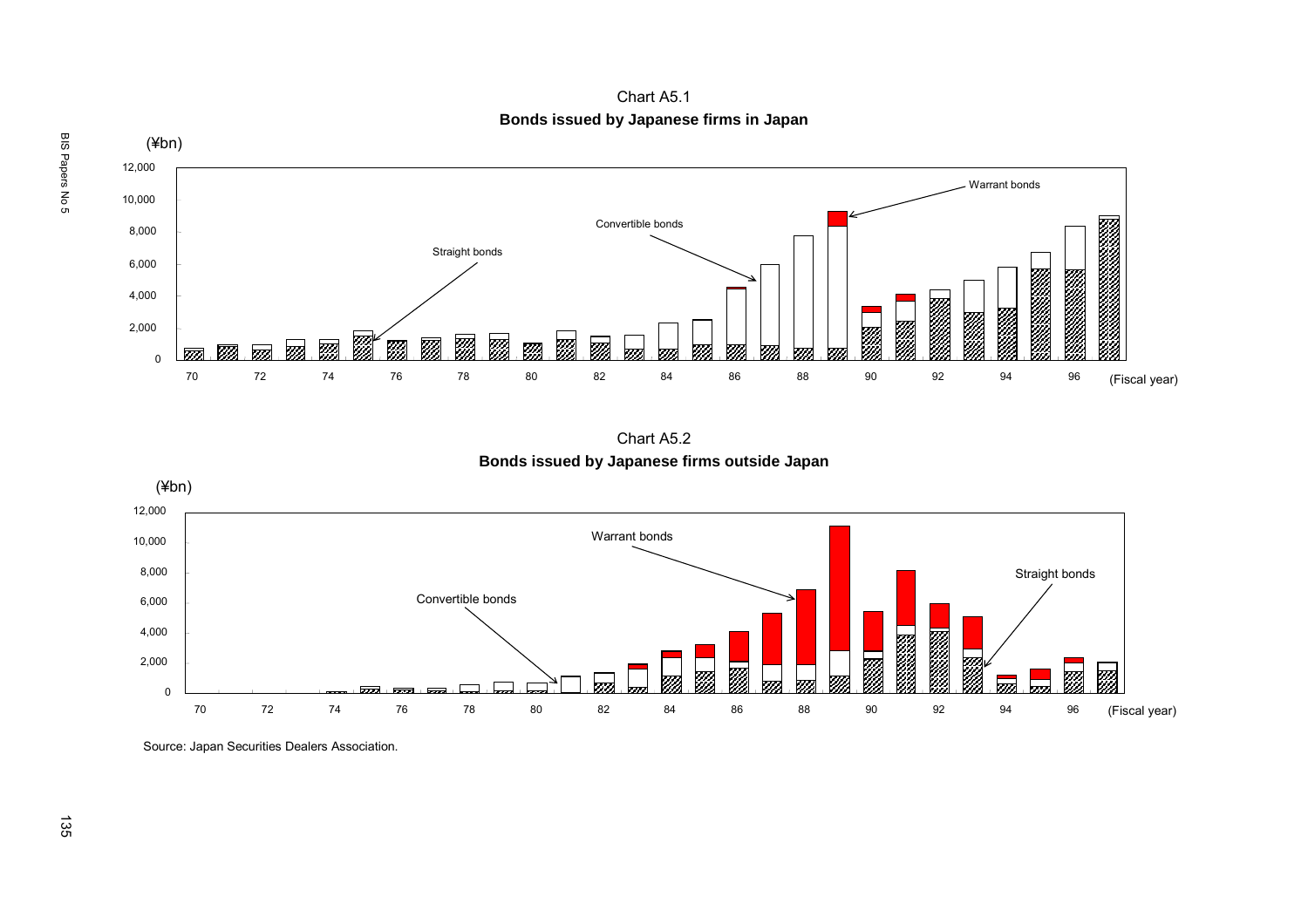|                | <b>Total publicly</b><br>issued |               |        | Domestic bonds  | <b>Corporate bonds</b> |                 | <b>International</b><br><b>bonds</b> |                 |
|----------------|---------------------------------|---------------|--------|-----------------|------------------------|-----------------|--------------------------------------|-----------------|
|                |                                 | % of<br>total |        | $%$ of<br>total |                        | $%$ of<br>total |                                      | $%$ of<br>total |
| US dollar      | 12,476                          | (49)          | 10,791 | (49)            | 3,675                  | (50)            | 1,685                                | (47)            |
| Japanese       | 3.924                           | (15)          | 3,575  | (16)            | 990                    | (13)            | 349                                  | (10)            |
| Deutsche mark  | 2,579                           | (10)          | 2,208  | (10)            | 1,353                  | (18)            | 370                                  | (10)            |
| Italian lira   | 1,462                           | (6)           | 1,331  | (6)             | 270                    | (4)             | 131                                  | (4)             |
| French franc   | 1,075                           | (4)           | 864    | (4)             | 139                    | (2)             | 211                                  | (6)             |
| Pound sterling | 790                             | (3)           | 507    | (2)             | 55                     | (1)             | 283                                  | (8)             |
| Dutch          | 442                             | (2)           | 339    | (2)             | 153                    | (2)             | 103                                  | (3)             |
| Canadian       | 432                             | (2)           | 382    | (2)             | 73                     | (1)             | 50                                   | (1)             |
| <b>Others</b>  | 2,306                           | (9)           | 1,895  | (9)             | 679                    | (9)             | 412                                  | (11)            |
| Total          | 25,484                          | (100)         | 21,891 | (100)           | 7,370                  | (100)           | 3,594                                | (100)           |

| Chart A6                                                                |  |  |  |  |  |  |  |
|-------------------------------------------------------------------------|--|--|--|--|--|--|--|
| Size of major bond markets at year-end 1998 (nominal value outstanding) |  |  |  |  |  |  |  |
| in billions of US dollars                                               |  |  |  |  |  |  |  |

Source: Salomon Brothers, *International Bond Market Analysis; How Big is the World Bond Market?* August 1999, Figure 1.

### Chart A7 **Size of major bond markets at year-end 1994 (nominal value outstanding)** in billions of US dollars

|                | <b>Total publicly</b><br>issued |                 | Domestic bonds |                 | <b>Corporate bonds</b> |                 | <b>International</b><br>bonds |                 |
|----------------|---------------------------------|-----------------|----------------|-----------------|------------------------|-----------------|-------------------------------|-----------------|
|                |                                 | $%$ of<br>total |                | $%$ of<br>total |                        | $%$ of<br>total |                               | $%$ of<br>total |
| US dollar      | 8,023                           | (43)            | 7.266          | (44)            | 1,509                  | (66)            | 757                           | (38)            |
| Japanese       | 3,699                           | (20)            | 3,362          | (20)            | 383                    | (17)            | 308                           | (15)            |
| Deutsche mark  | 1,964                           | (11)            | 1,722          | (10)            | 2                      | (0)             | 242                           | (12)            |
| Italian lira   | 956                             | (5)             | 909            | (6)             | 4                      | (0)             | 47                            | (2)             |
| French franc   | 894                             | (5)             | 766            | (5)             | 144                    | (6)             | 125                           | (6)             |
| Pound sterling | 502                             | (3)             | 360            | (2)             | 29                     | (1)             | 142                           | (7)             |
| Canadian       | 404                             | (2)             | 326            | (2)             | 52                     | (2)             | 78                            | (4)             |
| <b>Others</b>  | 2.073                           | (11)            | 1.760          | (11)            | 177                    | (8)             | 312                           | (16)            |
| Total          | 18,515                          | (100)           | 16,471         | (100)           | 2,299                  | (100)           | 2,011                         | (100)           |

Source: Salomon Brothers, *International Bond Market Analysis; How Big is the World Bond Market?* August 1995, Figure 1.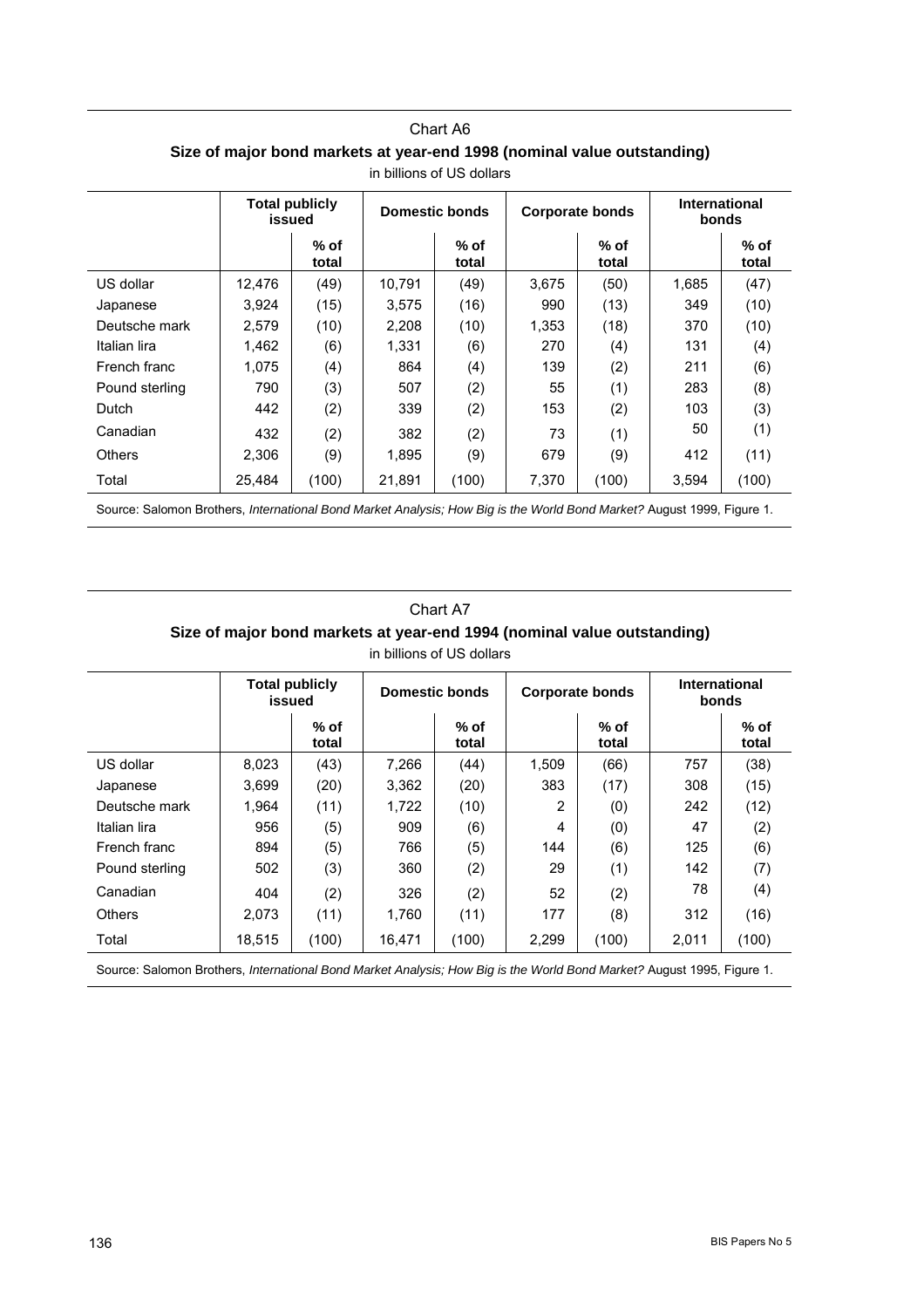# Chart A8 **Comparison of corporate bonds outstanding by rating**<sup>1</sup>

|                      |      | <b>AAA</b><br>(Aaa) | AA<br>(Aa) | A<br>(A) | <b>BBB</b><br>(Baa) | Total |
|----------------------|------|---------------------|------------|----------|---------------------|-------|
| Japan                | 1997 | 30.2                | 42.1       | 26.3     | 1.4                 | 100.0 |
|                      | 1998 | 30.4                | 40.3       | 29.1     | 0.2                 | 100.0 |
|                      | 1999 | 33.6                | 25.4       | 34.6     | 6.4                 | 100.0 |
| <b>United States</b> | 1997 | 7.7                 | 19.2       | 43.9     | 29.3                | 100.0 |
|                      | 1998 | 7.8                 | 18.0       | 43.4     | 30.8                | 100.0 |
|                      | 1999 | 7.4                 | 17.2       | 43.5     | 31.9                | 100.0 |

### in billions of US dollars and percentages

<sup>1</sup> Japan: Rated by Japan Credit Rating Agency or Rating and Investment Information (R&I). United States: Rated by Moody's or S&P.

Sources: Japan: Japan Securities Dealers Association; United States: Corporate bonds in Salomon Smith Barney's BIG (broad investment grade) index (the index follows design criteria including a screen for a minimum amount outstanding of US\$ 100 million for corporate issues, and a minimum quality of BBB-/Baa3 by S&P/Moody's).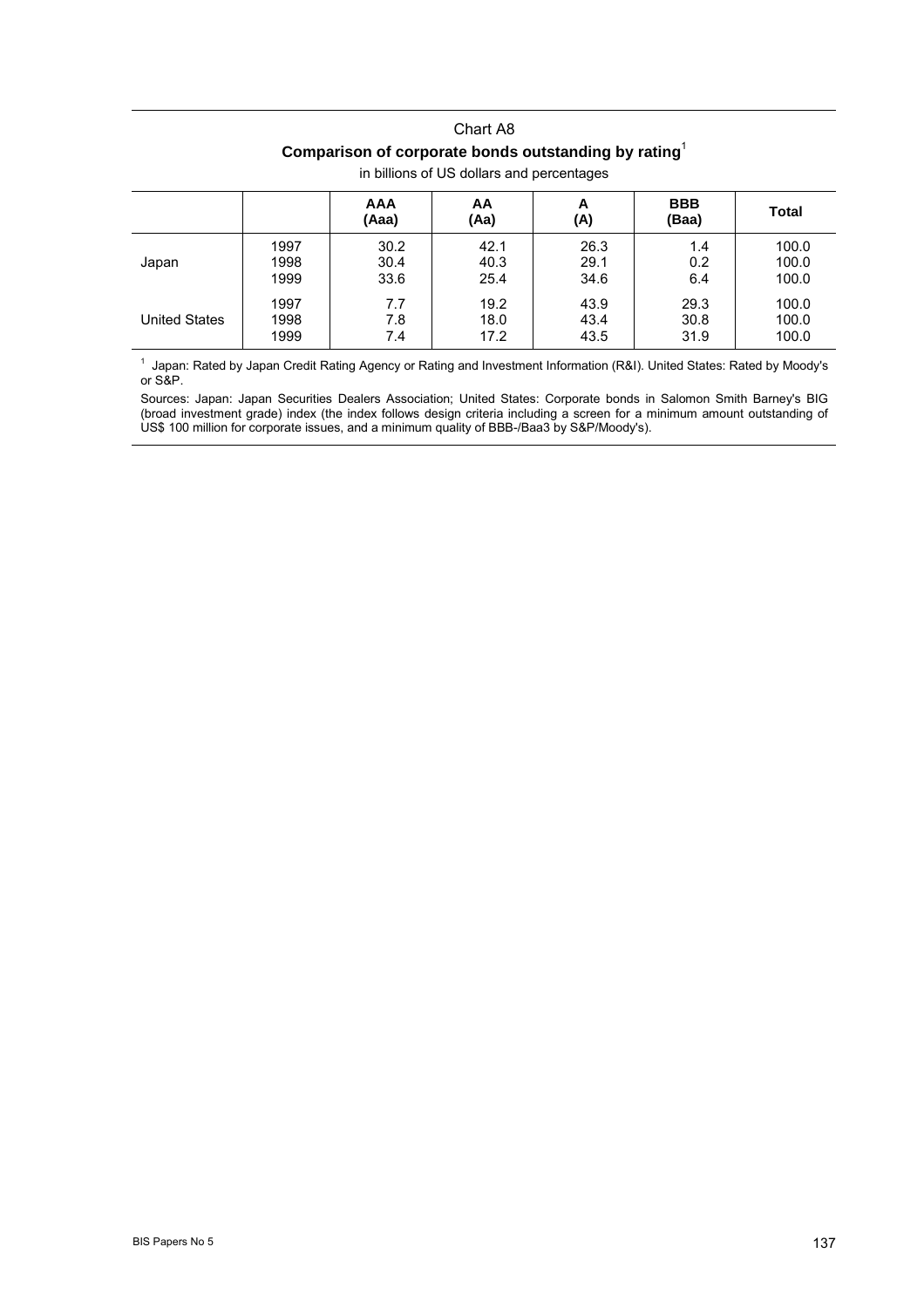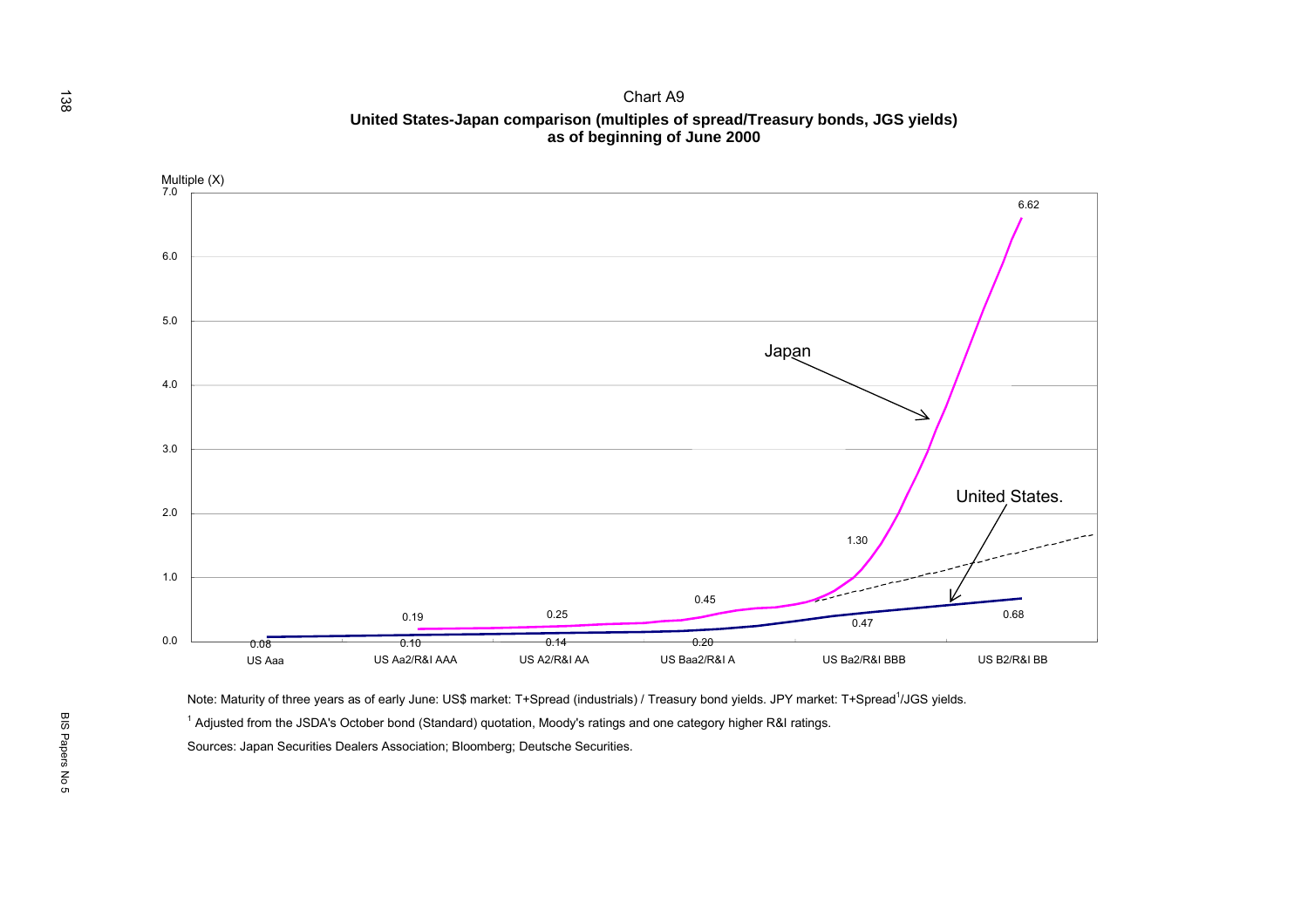| Comparison of corporate bonds outstanding by maturity |      |                                              |                                       |                                 |       |  |  |  |
|-------------------------------------------------------|------|----------------------------------------------|---------------------------------------|---------------------------------|-------|--|--|--|
|                                                       |      | <b>Short-term</b><br>(one to three<br>years) | Medium-term<br>(four to 10)<br>years) | Long-term<br>(over 11<br>years) | Total |  |  |  |
| Japan                                                 | 1997 | 3.3                                          | 67.5                                  | 29.2                            | 100.0 |  |  |  |
|                                                       | 1998 | 12.2                                         | 75.4                                  | 12.4                            | 100.0 |  |  |  |
|                                                       | 1999 | 12.2                                         | 77.1                                  | 10.8                            | 100.0 |  |  |  |
| <b>United States</b>                                  | 1997 | 14.3                                         | 50.3                                  | 35.4                            | 100.0 |  |  |  |
|                                                       | 1998 | 15.3                                         | 48.8                                  | 36.0                            | 100.0 |  |  |  |
|                                                       | 1999 | 16.2                                         | 51.8                                  | 32.0                            | 100.0 |  |  |  |

Chart A10

Sources: Japan: Japan Securities Dealers Association. United States: Corporate bonds in Salomon Smith Barney's BIG (broad investment grade) index (the index follows design criteria including a screen for a minimum amount outstanding of US\$ 100 million for corporate issues, and a minimum quality of BBB-/Baa3 by S&P/Moody's).

#### Chart A11

### **Trading volume and turnover ratio in the corporate bond market as of Q1 2000**

in billions of US dollars

|               | Trading volume (A) | <b>Outstanding volume (B)</b> | Turnover ratio (A)/(B) |
|---------------|--------------------|-------------------------------|------------------------|
| Japan         | 151                | 968                           | 0.16                   |
| United States | 2.500              | 3.100                         | 0.81                   |

Note: Turnover ratio = Trading volume/Outstanding volume (trading volume estimated by annualising daily data). Sources: Japan: Japan Securities Dealers Association. United States: Bond Market Association.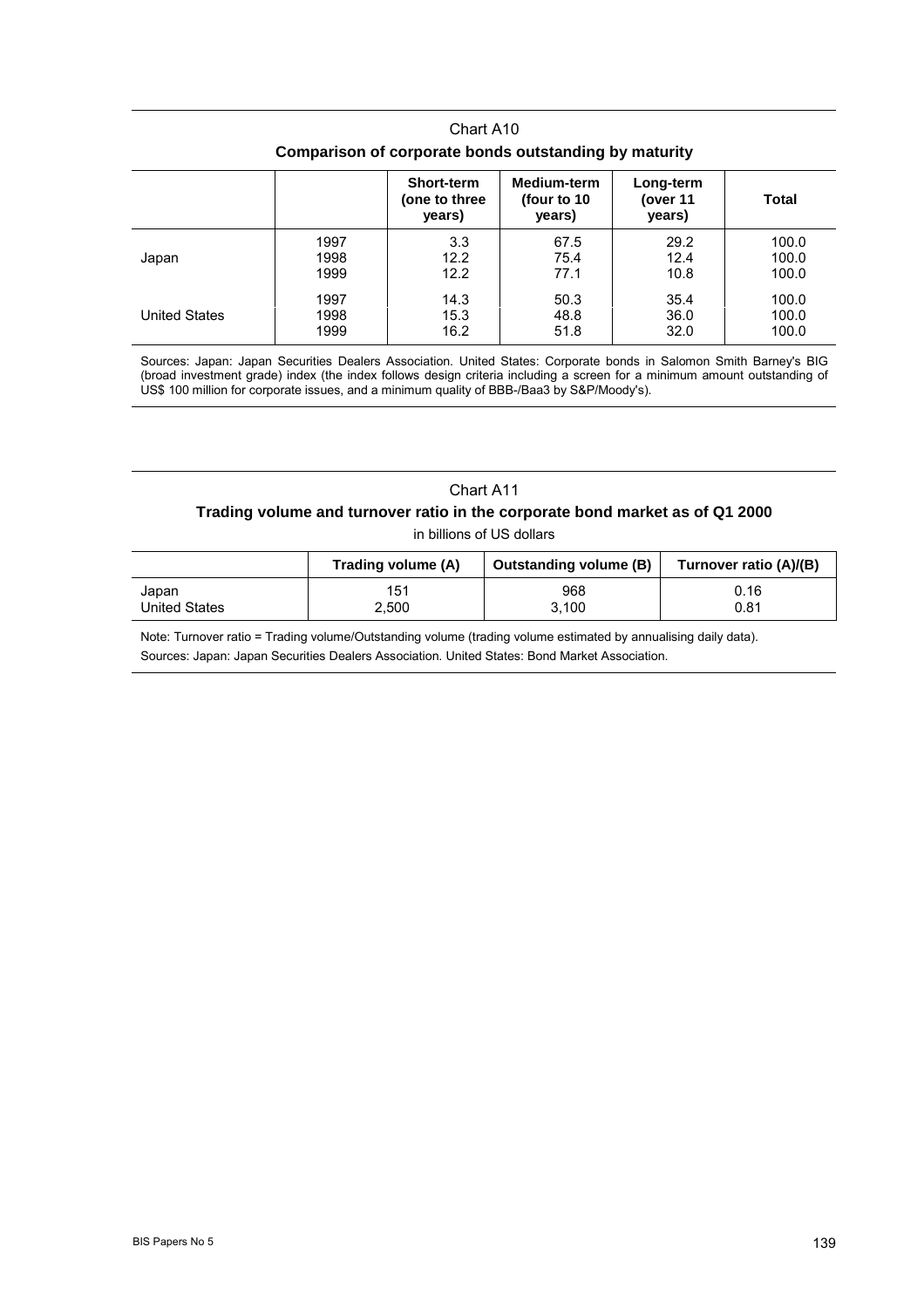

Note: The spreads for five- and 30-year JGSs are those of six- and 20-year bonds. Source: BIS, *Market liquidity: research findings and selected policy implications*, 1999.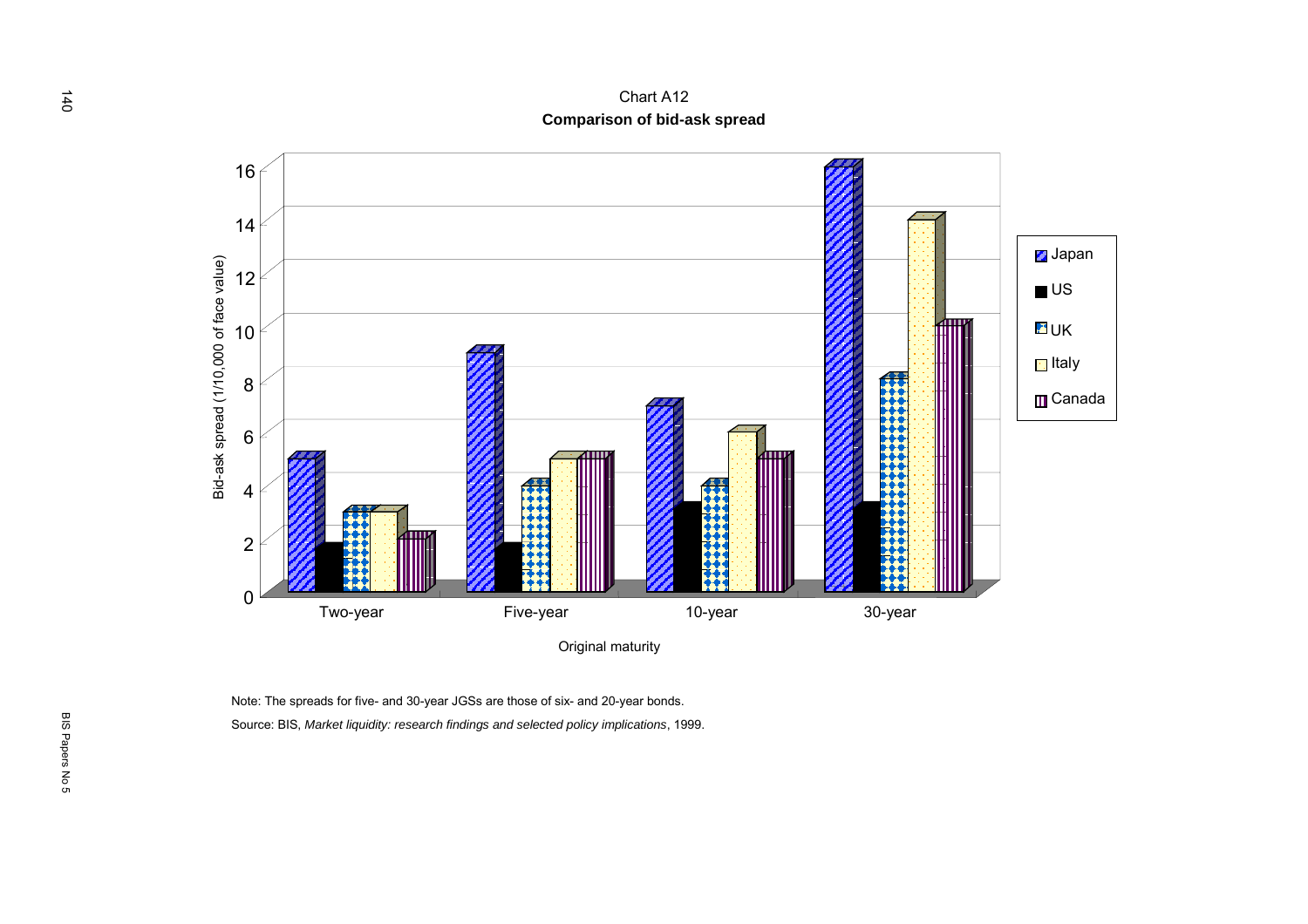

|                     | Japan | <b>United States</b> | United<br>Kingdom | Italy | Canada |
|---------------------|-------|----------------------|-------------------|-------|--------|
| Cash turnover ratio | 6.9   | 22.0                 | 7.0               | 4.1   | 21.9   |
| Cash/futures ratio  | 0.7   | 2.7                  | 1.0               |       | 33.7   |

Note: As of 1997. Cash turnover ratio = Trading volume (two-way basis)/Outstanding volume; Cash/futures ratio = Cash trading volume/Futures trading volume.

Source: BIS, *Market liquidity: research findings and selected policy implications*, 1999.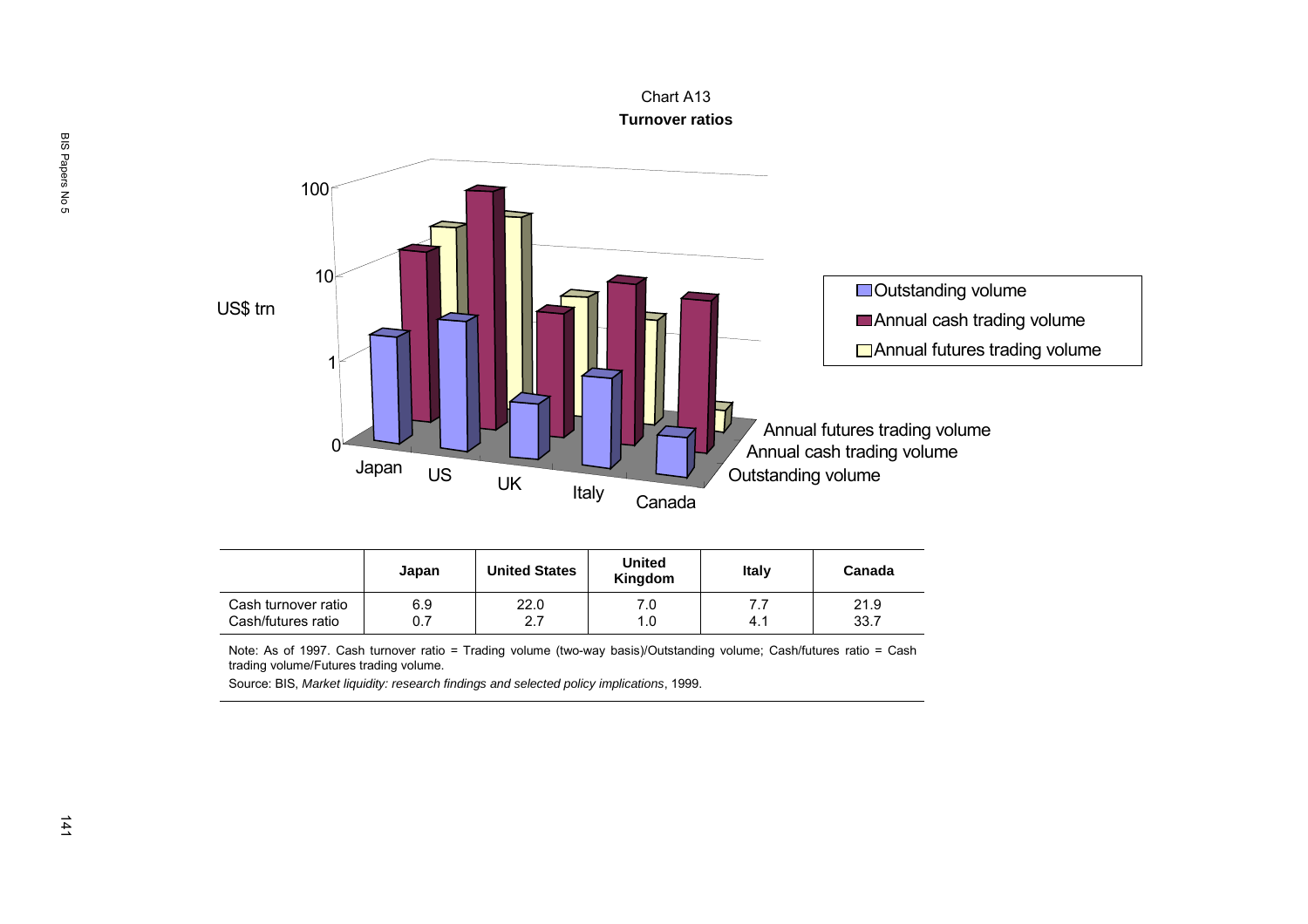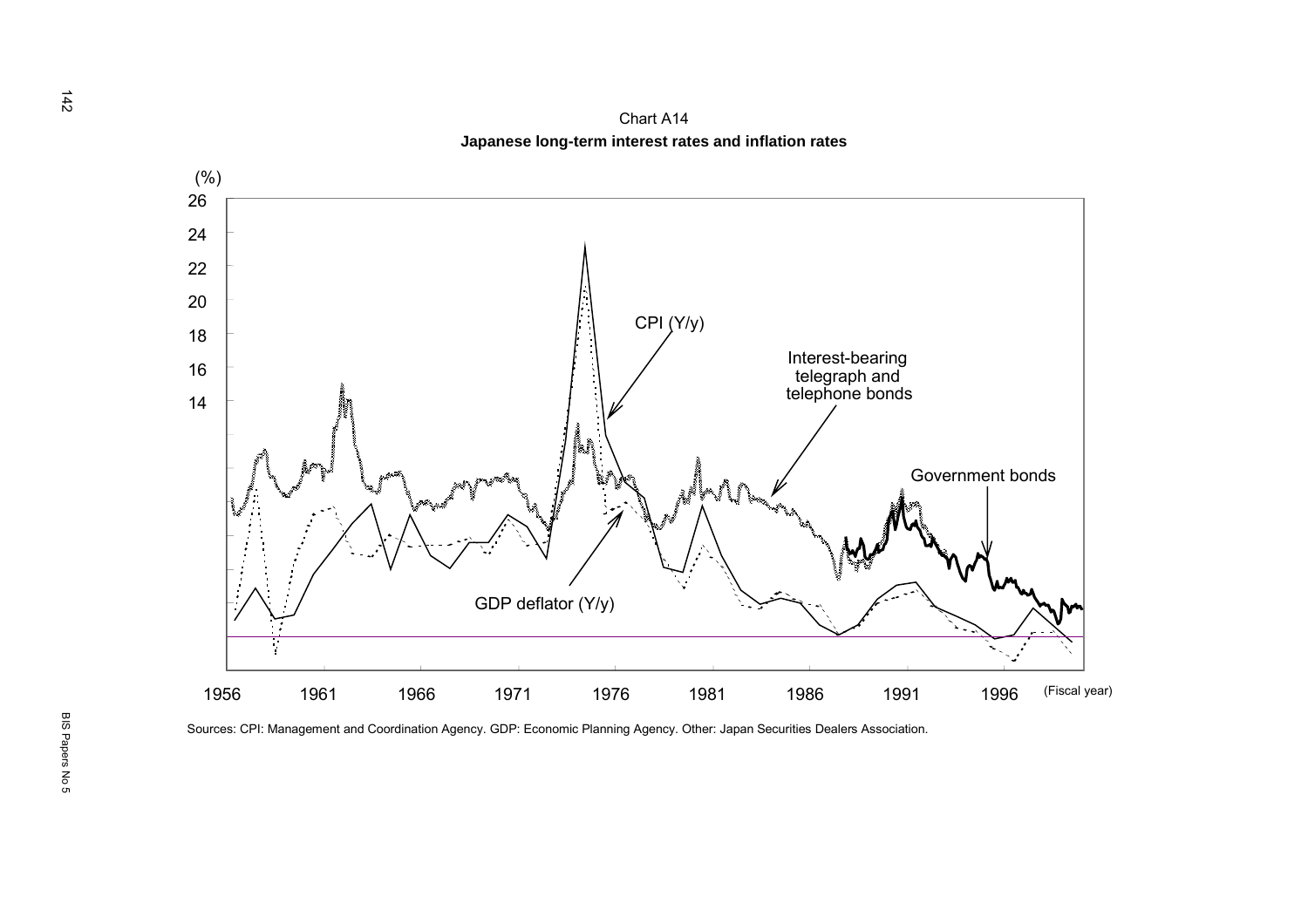## **Appendix: Overview of the yen interest rate swap market**

Currency swap market transactions started in the Tokyo market around 1980 when the Foreign Exchange and Foreign Trade Control Law was revised. About two years later, interest rate swap transactions started in the Tokyo market when Japanese banks conducted dollar interest rate swaps with United States enterprises in order to raise floating rate funds using the following scheme (Figure 1).



Yen swap transactions started several years later, around 1986. At that time, most swap transactions were closely connected with the foreign bond issuance of Japanese enterprises or yen bond issuance by foreign enterprises via the following schemes (Figures 2, 3).



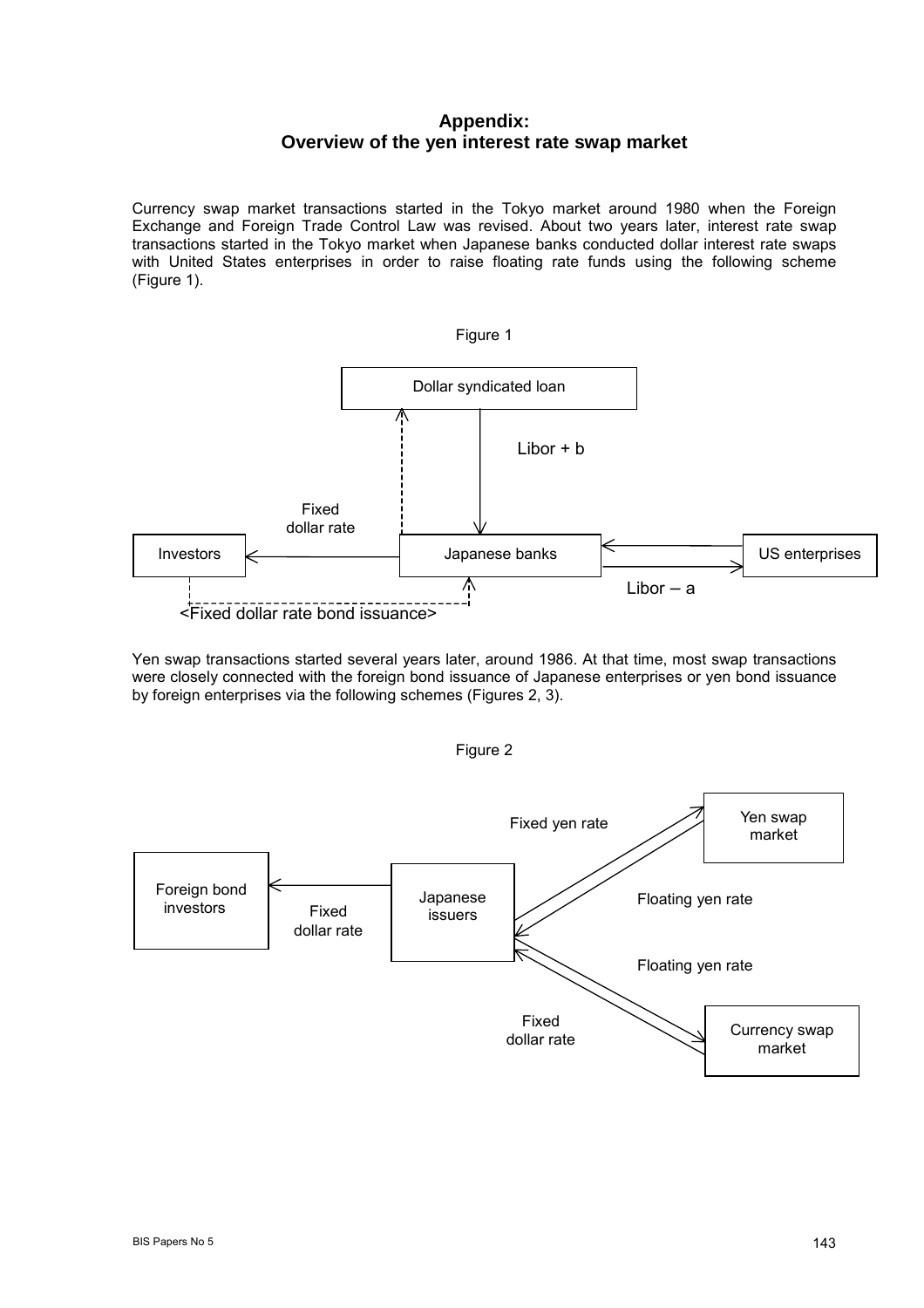

When Japan's interest rates rose under tight monetary policy after 1989, the need to hedge interest rate risk increased among city banks. As city banks' hedging needs increased, yen swap transactions became more prevalent.

City banks have paid fixed/received floating positions using yen swap transactions as follows (Figure 4).

Figure 4



Also, other main players such as long-term credit banks, which receive fixed so as to hedge bank debenture issuance, became active in the yen swap market (Figure 5).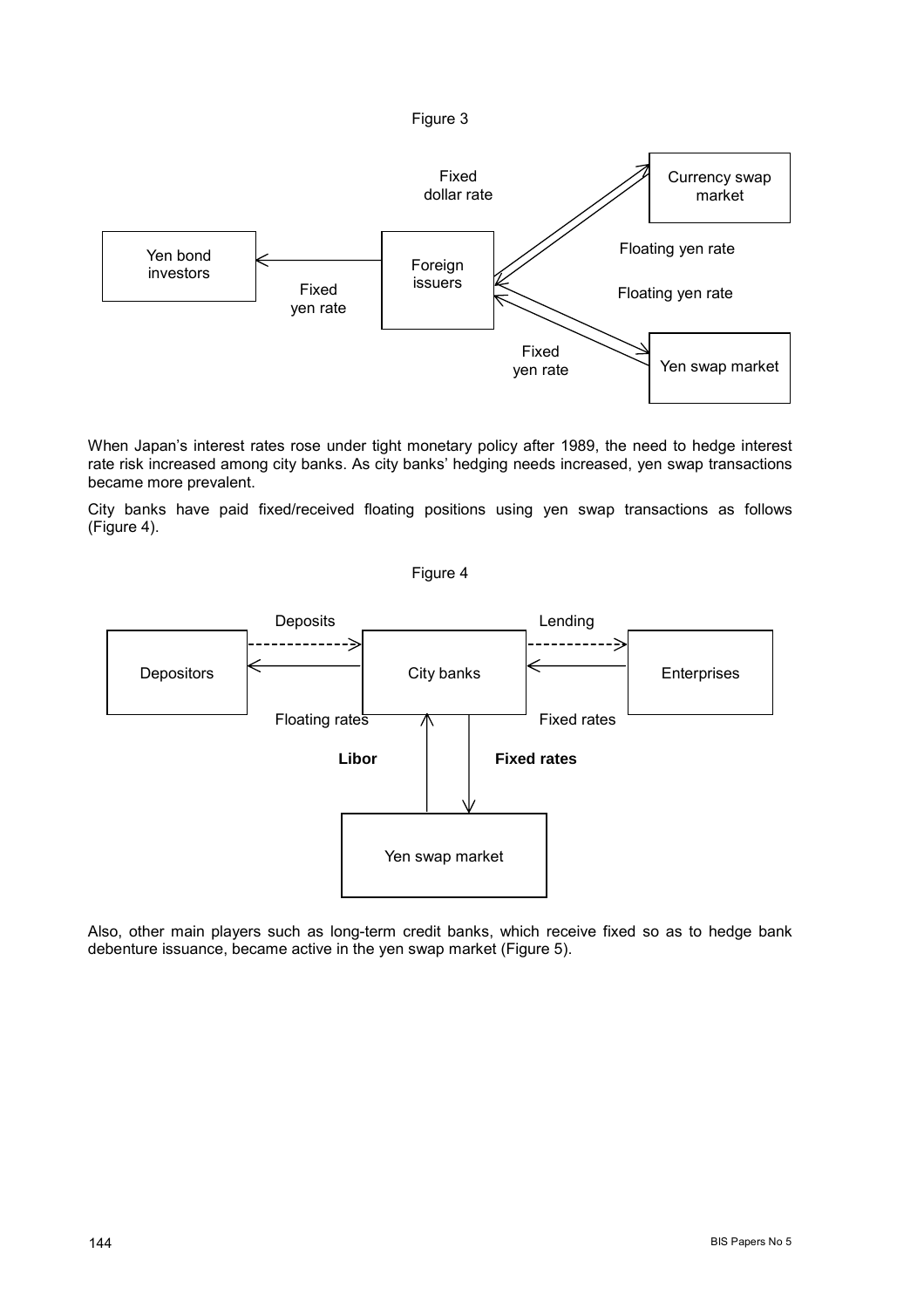



In addition, large Japanese banks, securities houses and foreign investment banks actively effected yen swaps in the Tokyo market in the 1990s. Thus, transaction volume of the yen swap market increased remarkably as shown in Figure 6.





With the increased transaction volume in yen interest rate swaps, yen swap rates have become more prevalent as the benchmark for long-term interest rates in the Tokyo market. As a result, the yen swap market and bond market have become more closely connected.

A typical example was the effect of some disruption in the JGS market in mid-August 1999, which was reported to be due to Y2K concerns.

Concretely, the JGS futures market did not function as a hedging tool because of a malfunction in repo transactions for cheapest to deliver issues. Reports surfaced of the hoarding of the desired securities by some Japanese institutions. This turbulence in the JGS market also affected the yen swap market. During the turbulence, JGS market players switched hedging tools for JGS cash transactions from JGS futures to yen swaps, which resulted in a widening yen swap spread as shown in Figure 7.